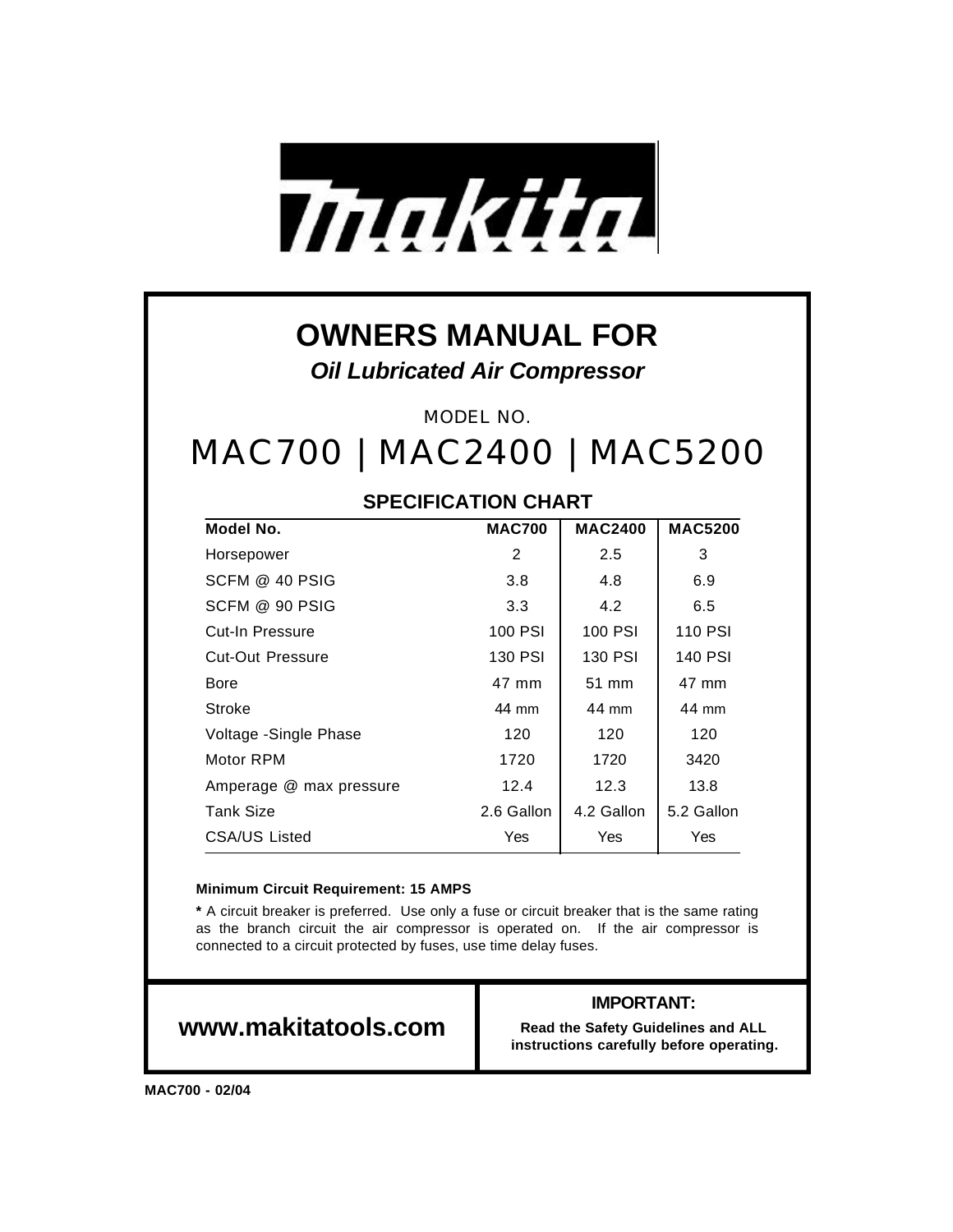### **TABLE OF CONTENTS**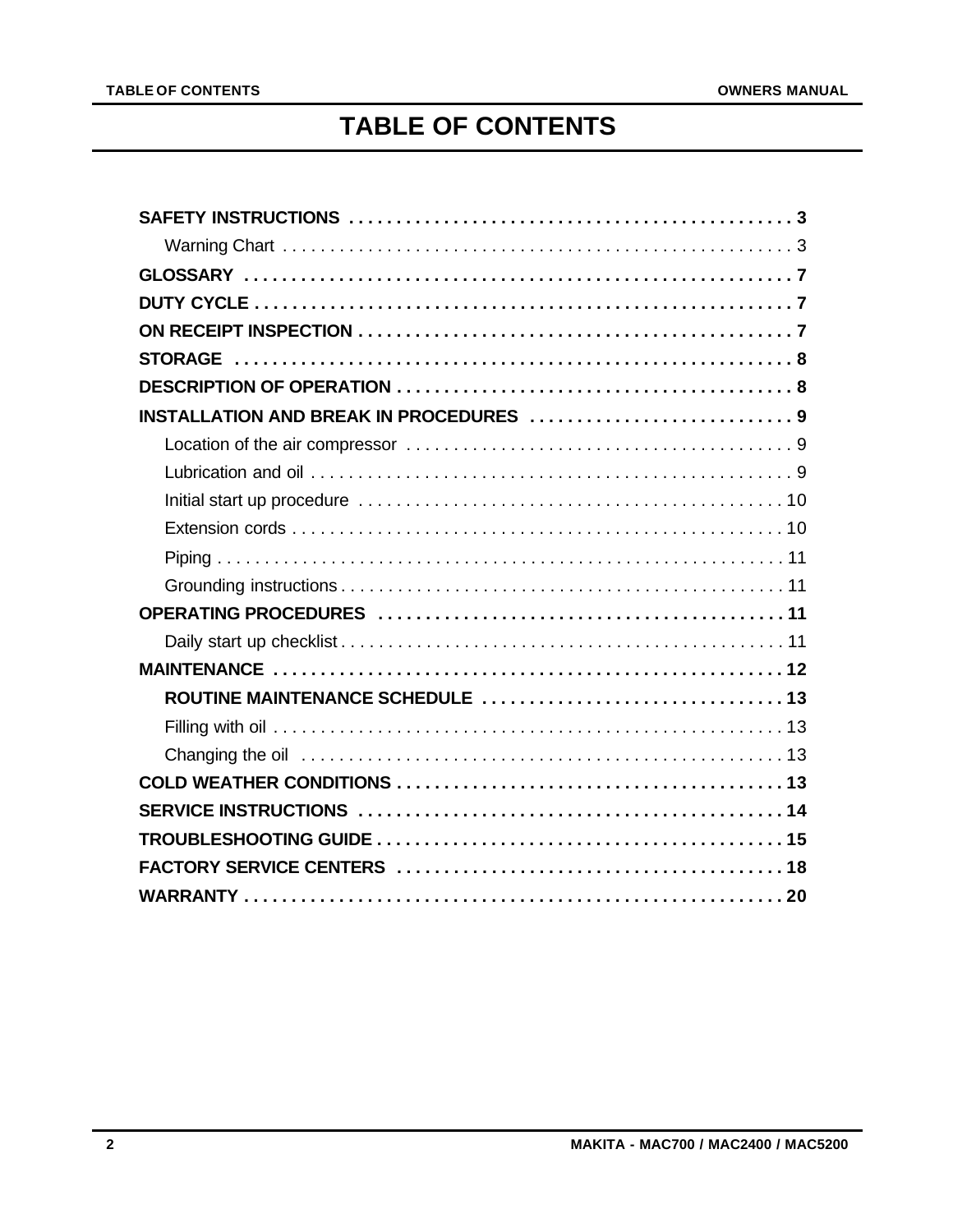### **SAFETY INSTRUCTIONS**

#### **IMPORTANT SAFETY INSTRUCTIONS \*\*\* SAVE THESE INSTRUCTIONS \*\*\***

### **WARNING**

### **IMPROPER OPERATION OR MAINTENANCE OF THIS PRODUCT COULD RESULT IN SERIOUS INJURY AND PROPERTY DAMAGE. READ AND UNDERSTAND ALL WARNINGS AND OPERATING INSTRUCTIONS BEFORE USING THIS EQUIPMENT.**

| <b>HAZARD</b>                       | <b>WHAT CAN HAPPEN</b>                                                                       | <b>HOW TO PREVENT IT</b>                                                                                                 |
|-------------------------------------|----------------------------------------------------------------------------------------------|--------------------------------------------------------------------------------------------------------------------------|
| <b>AWARNING</b>                     | Unsafe operation of your air<br>compressor could lead to<br>serious injury to you or others. | • Review and understand all<br>instructions and warnings in<br>this manual.                                              |
| <b>Risk of Unsafe</b><br>Operation. |                                                                                              | • Become familiar with the<br>operation and controls of the<br>air compressor.                                           |
|                                     |                                                                                              | • Keep operating area clear of<br>all persons, pets, and<br>obstacles.                                                   |
|                                     |                                                                                              | • Keep children away from the<br>air compressor at all times.                                                            |
|                                     |                                                                                              | • Do not operate the product<br>when fatigued or under the<br>influence of alcohol or drugs.<br>Stay alert at all times. |
|                                     |                                                                                              | • Never defeat the safety<br>features of this product.                                                                   |
|                                     |                                                                                              | • Equip area of operation with<br>a fire extinguisher.                                                                   |
|                                     |                                                                                              | • Do not operate machine with<br>missing, broken, or<br>unauthorized parts.                                              |
|                                     |                                                                                              |                                                                                                                          |
|                                     |                                                                                              |                                                                                                                          |
|                                     |                                                                                              |                                                                                                                          |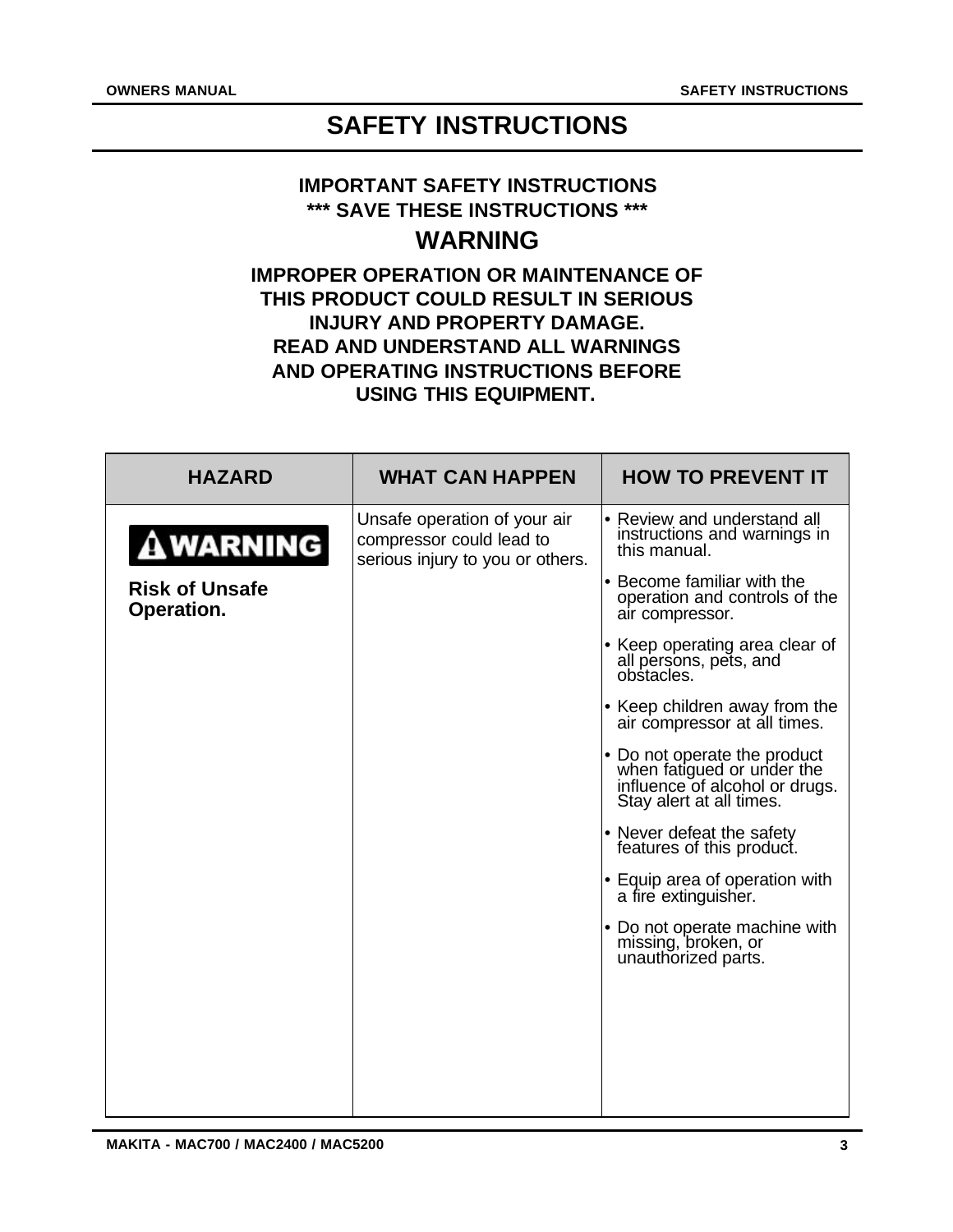| <b>HAZARD</b>                                                                 | <b>WHAT CAN HAPPEN</b>                                                                                                                                                                                                                                                                                                                                                                                                                                                                                                | <b>HOW TO PREVENT IT</b>                                                                                                                                                                                                                                                                                                                                                                                                                                                                                                                                                                                                                                                                      |
|-------------------------------------------------------------------------------|-----------------------------------------------------------------------------------------------------------------------------------------------------------------------------------------------------------------------------------------------------------------------------------------------------------------------------------------------------------------------------------------------------------------------------------------------------------------------------------------------------------------------|-----------------------------------------------------------------------------------------------------------------------------------------------------------------------------------------------------------------------------------------------------------------------------------------------------------------------------------------------------------------------------------------------------------------------------------------------------------------------------------------------------------------------------------------------------------------------------------------------------------------------------------------------------------------------------------------------|
| <b>A WARNING</b><br><b>Risk of Air Tank</b><br><b>Bursting.</b>               | The following conditions could<br>lead to a weakening of the<br>tank, and<br><b>RESULT IN A VIOLENT TANK</b><br><b>EXPLOSION RESULTING IN</b><br><b>SERIOUS INJURY TO YOU</b><br><b>OR OTHERS:</b><br>• Failure to properly drain<br>condensed water from the<br>tank, causing rust and<br>thinning of the tank wall.<br>• Modifications or attempted<br>repairs to the tank.<br>• Unauthorized modifications to<br>the pressure switch, safety<br>valve, or any other<br>components, which control<br>tank pressure. | • Drain the tank DAILY or<br>after each use. If tank<br>develops a leak, replace it<br>immediately with a new<br>tank or new compressor<br>unit.<br>• Never drill into, weld, or<br>make any modifications to<br>the tank or its attachments.<br>Never attempt to repair a<br>damaged or leaking tank.<br>Replace with a new tank.<br>• The tank is designed to<br>withstand specific operating<br>pressures. Never make<br>adjustments or parts<br>substitutions to alter the<br>factory set operating<br>pressures.<br>• For essential control of air<br>pressure, you must install a<br>pressure regulator and<br>regulated air pressure<br>gauge to the air outlet of<br>your compressor. |
| <b>AWARNING</b><br><b>Risk of Attachments</b><br>and Accessories<br>Bursting. | Exceeding the pressure rating<br>of air tools, spray guns, air<br>operated accessories, tires<br>AND other inflatables can<br>cause them to explode or fly<br>apart, and could result in<br>serious injury to you and<br>others.                                                                                                                                                                                                                                                                                      | • Follow the equipment<br>manufacturers<br>recommendation and never<br>exceed the maximum<br>allowable pressure rating of<br>attachments. Never use the<br>compressor to inflate small<br>low-pressure objects such<br>as children's toys, footballs,<br>basketballs, etc.                                                                                                                                                                                                                                                                                                                                                                                                                    |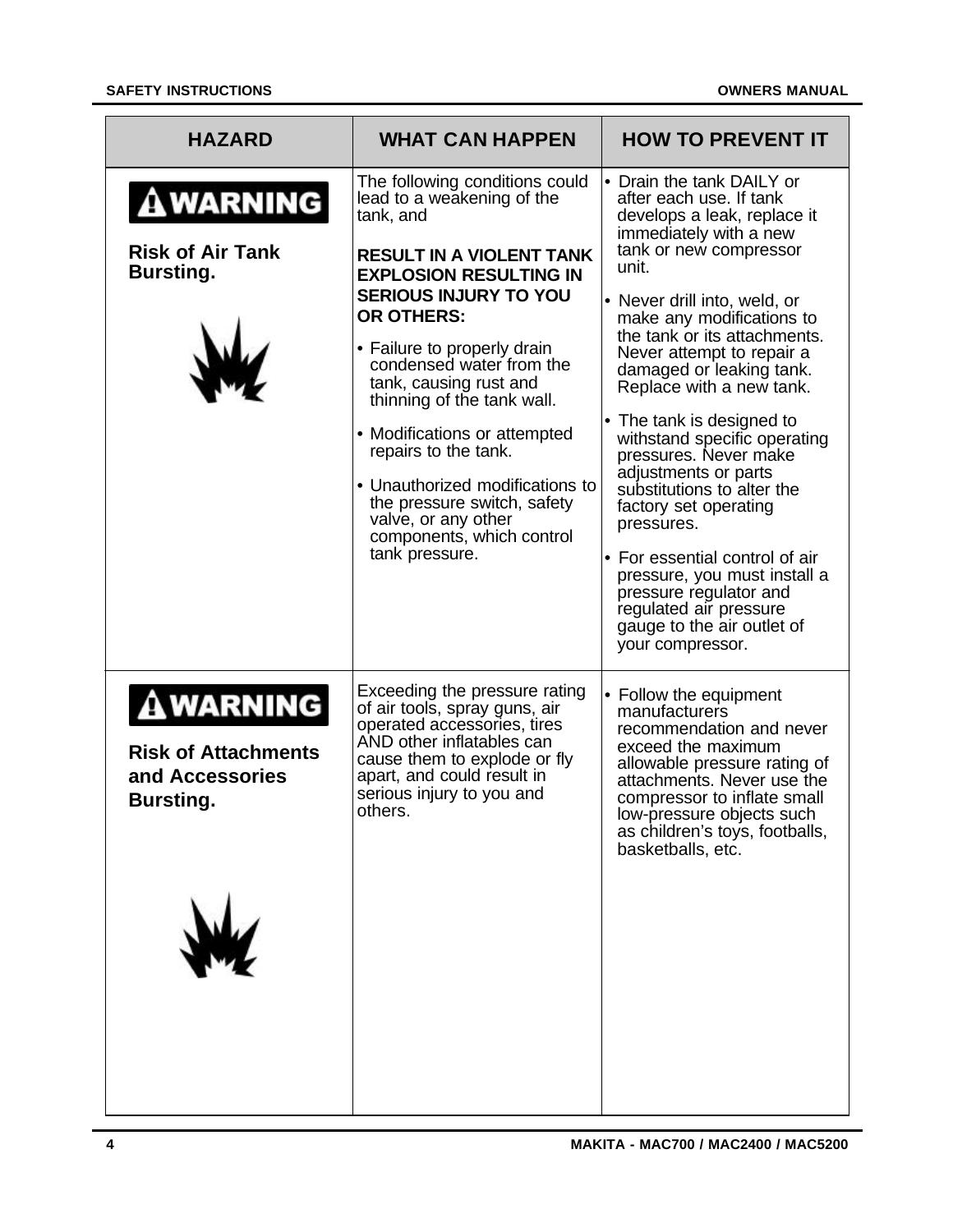| <b>HAZARD</b>                                           | <b>WHAT CAN HAPPEN</b>                                                                                                                                                                                                                                                                                                                                    | <b>HOW TO PREVENT IT</b>                                                                                                                                                                                                                                                                                                                                                                                                                                                                                          |
|---------------------------------------------------------|-----------------------------------------------------------------------------------------------------------------------------------------------------------------------------------------------------------------------------------------------------------------------------------------------------------------------------------------------------------|-------------------------------------------------------------------------------------------------------------------------------------------------------------------------------------------------------------------------------------------------------------------------------------------------------------------------------------------------------------------------------------------------------------------------------------------------------------------------------------------------------------------|
| <b>AWARNING</b><br><b>Risk of Electric Shock.</b>       | • Your air compressor is<br>powered by electricity. Like<br>any other electrically<br>powered device, if it is not<br>used properly, it may cause<br>electrical shock.<br>• Electrical grounding: failure<br>to provide adequate<br>grounding to this product<br>could increase the risk of<br>electric shock.                                            | • Any electrical wiring or<br>repairs required to this<br>product should be performed<br>by qualified service<br>personnel or a licensed<br>electrician, in accordance<br>with national and local<br>electrical codes.<br>• Make certain that the<br>electrical circuit to which the<br>compressor is connected<br>provides proper electrical<br>grounding, correct voltage,<br>and adequate fuse<br>protection.<br>• Never operate the<br>compressor outdoors when it<br>is raining, or in a wet<br>environment. |
| <b>AWARNING</b><br><b>Risk of Explosion or</b><br>Fire. | It is normal for electrical<br>contact within the motor and<br>pressure switch to spark,<br>whenever the compressor<br>starts or stops. Never operate<br>the compressor in an<br>atmosphere where flammable<br>vapors are present. Doing so<br>can result in serious injury to<br>you or others.                                                          | • Always operate the<br>compressor in a well-<br>ventilated area, free of<br>gasoline or solvent vapors.<br>• If spraying flammable<br>materials, locate compressor<br>at least 20 feet away from<br>spray area.<br>• Store flammable materials in<br>a secure location away from<br>compressor.                                                                                                                                                                                                                  |
| <b>AWARNING</b><br><b>Risk to Breathing.</b>            | • The compressed air from<br>your compressor is not safe<br>for breathing. The air stream<br>may contain carbon<br>monoxide or other vapors, or<br>particles from the tank or<br>other components.<br>• Sprayed materials such as<br>paint, paint solvents, paint<br>remover, insecticides, weed<br>killers, etc., contain harmful<br>vapors and poisons. | • Never inhale air from the<br>compressor, either directly or<br>from a breathing device<br>connected to the compressor.<br>Work in an area equipped<br>with good cross ventilation.<br>• Read and follow the safety<br>instructions provided on the<br>label or safety data sheet for<br>the material you are spraying.                                                                                                                                                                                          |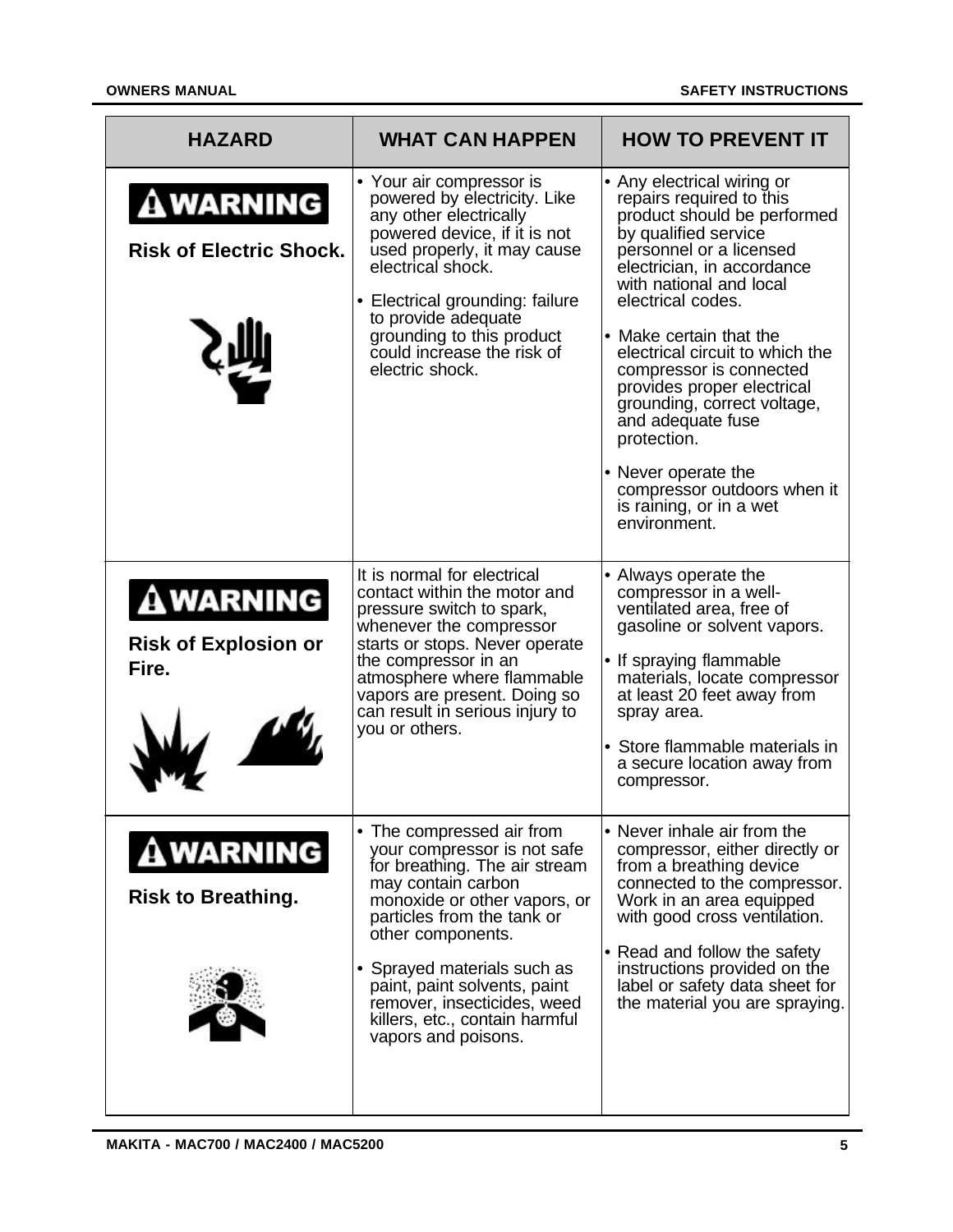#### **SAFETY INSTRUCTIONS OWNERS MANUAL**

| <b>HAZARD</b>                                                 | <b>WHAT CAN HAPPEN</b>                                                                                                                                                                                                                                                                                              | <b>HOW TO PREVENT IT</b>                                                                                                                                                                                                                                                                                                                                |
|---------------------------------------------------------------|---------------------------------------------------------------------------------------------------------------------------------------------------------------------------------------------------------------------------------------------------------------------------------------------------------------------|---------------------------------------------------------------------------------------------------------------------------------------------------------------------------------------------------------------------------------------------------------------------------------------------------------------------------------------------------------|
| <b>AWARNING</b><br><b>Risk to Breathing.</b><br>(Continued)   | • Breathing compressor or<br>sprayed materials vapor can<br>result in serious injury.                                                                                                                                                                                                                               | • Use an approved respirator<br>designed for use with your<br>specific application.                                                                                                                                                                                                                                                                     |
| <b>AWARNING</b><br><b>Risk from</b><br><b>Compressed Air.</b> | The compressed air stream<br>can cause soft tissue damage,<br>and can propel dirt, chips,<br>loose particles and small<br>objects at high speed, resulting<br>in property damage or personal<br>injury.                                                                                                             | • Always wear approved safety<br>glasses with side shields<br>when using the compressor.<br>• Never point any nozzle or<br>sprayer toward any part of<br>the body or at other people or<br>animals.<br>• Always turn the compressor<br>off and bleed pressure from<br>the air line before attempting<br>maintenance, attaching tools<br>or accessories. |
| <b>AWARNING</b><br><b>Risk from</b><br><b>Moving Parts.</b>   | The compressor cycles<br>automatically when the<br>pressure switch is in the<br>on/auto position. If you attempt<br>repair or maintenance while the<br>compressor is operating or<br>plugged in, you can expose<br>yourself to moving parts. These • Never operate the<br>moving parts can cause<br>serious injury. | • Always unplug the<br>compressor and release air<br>pressure from the tank and<br>any attachments before<br>attempting any maintenance<br>or repair.<br>compressor with guards or<br>covers which are damaged or<br>removed.                                                                                                                           |
| <b>A WARNING</b><br><b>Risk of Burn.</b>                      | Contact with hot parts such as<br>the compressor head or outlet<br>tubes could result in a serious<br>skin burn.                                                                                                                                                                                                    | • Never touch hot components<br>during or immediately after<br>operation of the compressor.<br>Do not reach around<br>protective shrouds or attempt<br>maintenance until unit has<br>been allowed to cool.                                                                                                                                              |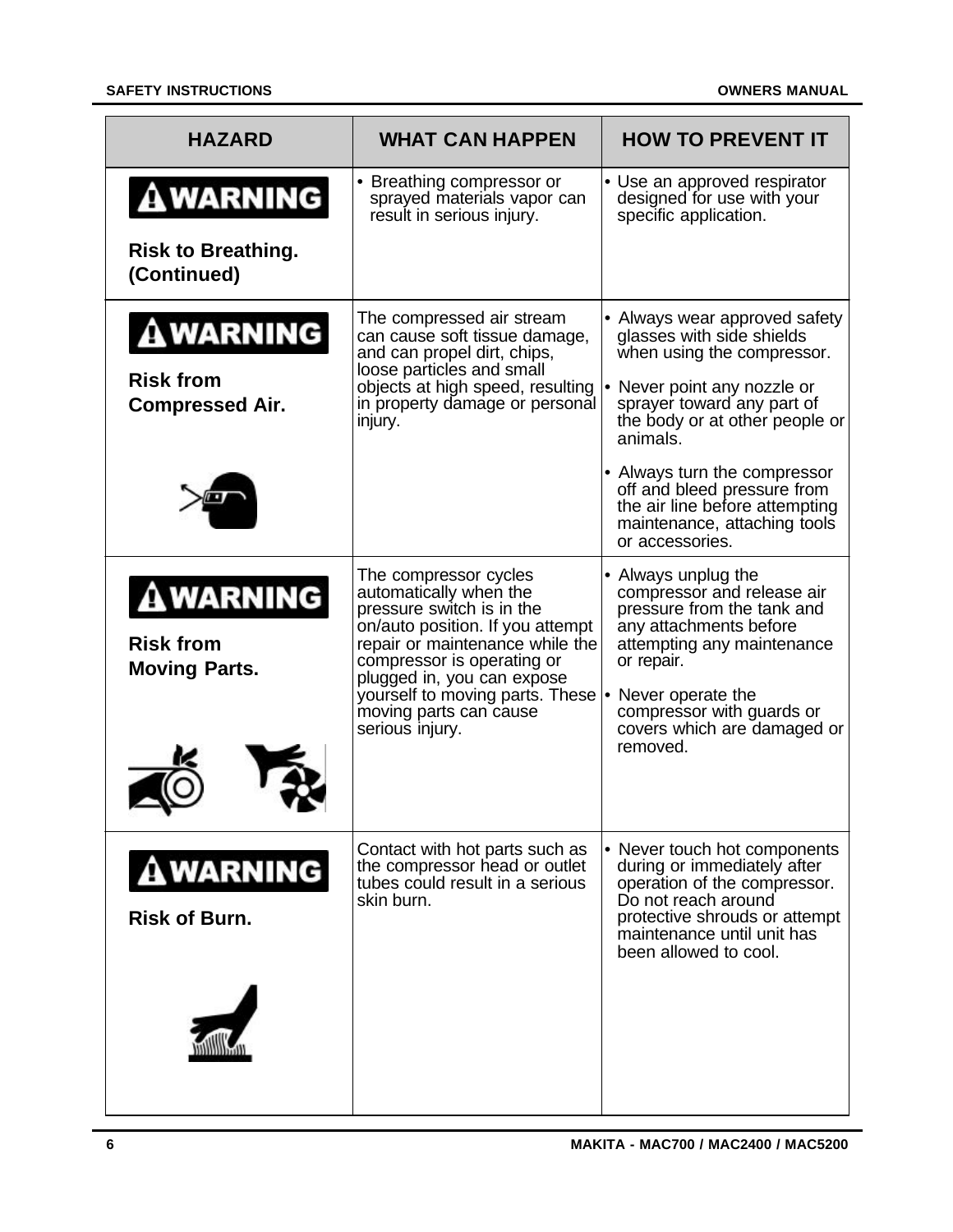### **GLOSSARY**

**CFM:** Cubic feet per minute.

**SCFM:** Standard cubic feet per minute; a unit of measure of air delivery.

**PSIG:** Pounds per square inch gauge: a unit of measure of pressure.

**CUT-IN PRESSURE:** While the motor is off, air tank pressure drops as you continue to use your accessory or air tool. When the tank pressure drops to a certain level the motor will restart automatically re-started is called "cut-in pressure".

**CUT-OUT PRESSURE:** When you turn on your air compressor, it begins to run, air pressure in the air tank begins to build. It builds to a certain pressure before the motor automatically shuts off - protecting your air tank from pressure higher than its design rating. The pressure at which the motor shuts off is called "cut-out pressure".

### **DUTY CYCLE**

All Makita manufactured air compressors are recommended to be operated on not more than a 50% duty cycle. This means an air compressor that pumps air more than 50% of one hour is considered misuse because the air compressor is undersized for the required air demand.

### **GENERAL INFORMATION**

This air compressor requires oil. Now you can enjoy all the benefits of having an oil lubricated professional air compressor. When oil is changed regularly, it will give you long, trouble-free life.

Your air compressor can be used for operating paint spray guns, air tools, caulking guns, grease guns, air brushes, sandblaster, inflating tires or spraying weed killers, insecticides, etc. An air pressure regulator is supplied for these applications.

Separate air transformers which combine the functions of air regulation and/or moisture and dirt removal should be used where applicable.

### **ON RECEIPT INSPECTION**

**DAMAGE:** Each air compressor outfit is carefully tested and checked before shipment. With improper handling, damage may result in transit and cause problems with compressor operation.

Immediately upon arrival, check equipment for both concealed and visible damages to avoid expenses being incurred to correct such problems. This should be done regardless of any visible signs of damage to the shipping container. If this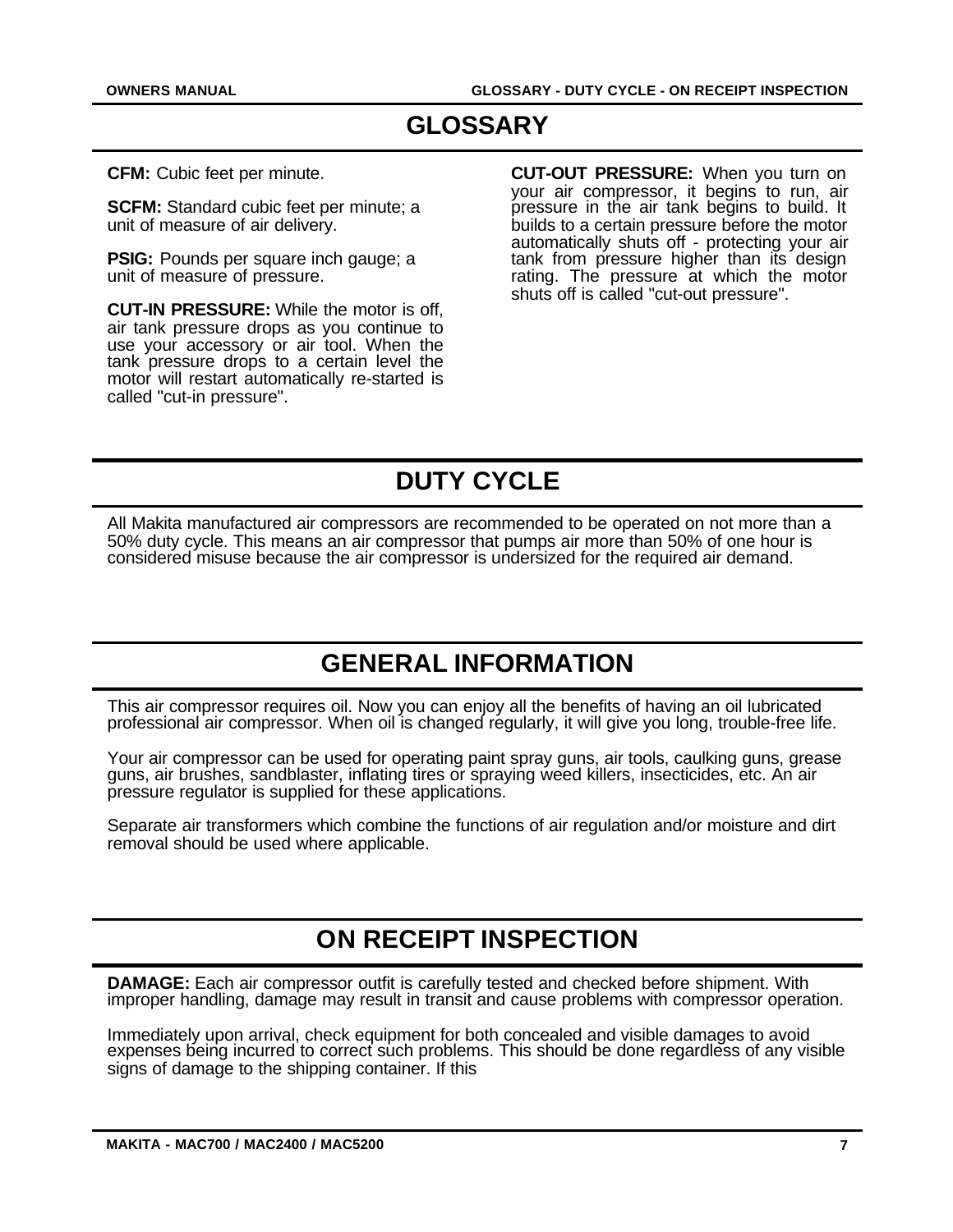### **ON RECEIPT INSPECTION ... Continued**

product was shipped directly to you, report any damages to the carrier and arrange for inspection of goods immediately.

### **STORAGE**

Before you store the air compressor, make sure you do the following:

- Review the "Maintenance" and "Operating Procedures" sections and perform **1)** maintenance necessary.Be sure to drain water from the air tank.
- 2) Protect the electrical cord and air hose from damage (such as being stepped on or run over).Store the air compressor in a clean and dry location.

### **DESCRIPTION OF OPERATION**

**DRAIN VALVE:** The drain valve is located at the bottom of the air tank and is used to drain condensation at the end of each use.

**MOTOR THERMAL OVERLOAD PROTECTOR:** The electric motor has a manual thermal overload protector. If the motor overheats for any reason, the thermal overload protector will shut off the motor. Turn pressure switch to the "off" position and wait for unit to cool before pushing the reset button and restarting the compressor.

**ON/AUTO - OFF SWITCH:** Turn this switch to "on" to provide automatic power to the pressure switch and to "off" to remove power when finished using the compressor or when compressor will be left unattended.

**AIR INTAKE FILTER:** This filter is designed to clean air coming into the compressor pump. This filter must always be clean and free from obstructions. See "Maintenance".

**AIR COMPRESSOR PUMP:** To compress air, the piston moves up and down in the cylinder. On the down stroke, air is drawn in through the air intake valve. The exhaust valve remains closed. On the upstroke of the piston, air is compressed. The intake valve closes and compressed air is forced out through the exhaust valve, through the outlet tube, through the check valve and into the air tank. Useable air is not available until the compressor has raised the air tank pressure above that required at the air outlet.

**CHECK VALVE:** When the air compressor is operating, the check valve is "open", allowing compressed air to enter the air tank. When the air compressor reaches "cut-out" pressure, the check valve "closes", allowing air pressure to remain inside the air tank.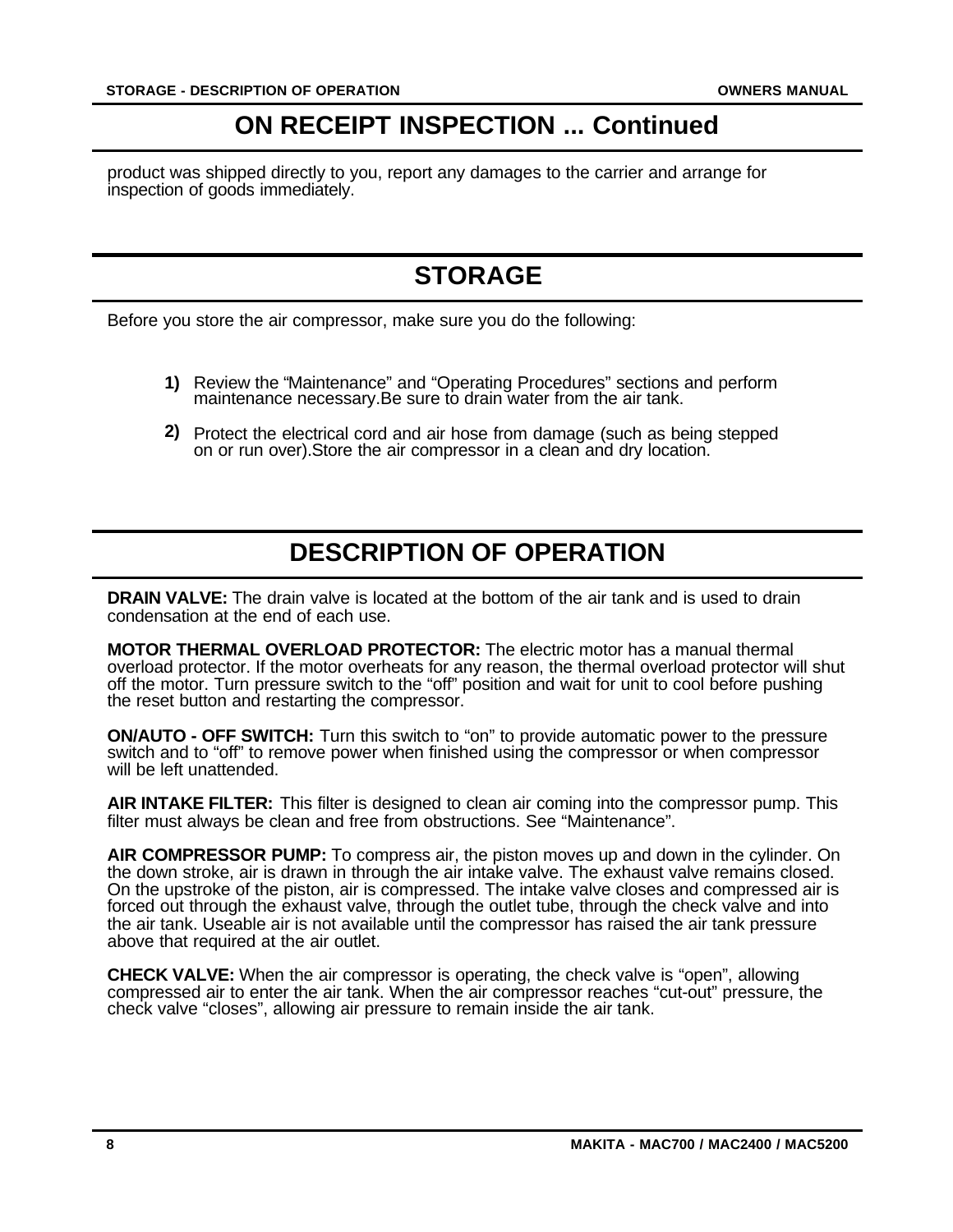### **DESCRIPTION OF OPERATION ... Continued**

**PRESSURE SWITCH UNLOADING VALVE:** The pressure switch unloading valve located on the side of the pressure switch, is designed to automatically release compressed air from the compressor head and the outlet tube when the air compressor reaches "cut-out" pressure.

**PRESSURE SWITCH:** The pressure switch automatically starts the motor when the air tank pressure drops to the factory set "cut-in" pressure. It stops the motor when the air tank pressure reaches the factory set "cut-out" pressure.

**SAFETY VALVE:** If the pressure switch does not shut off the air compressor at its "cut-out" pressure setting, the safety valve will protect against high pressure by "popping out" at its factory set pressure (slightly higher than the pressure switch "cut-out" setting).

**OUTLET PRESSURE GAUGE:** The outlet pressure gauge indicates the air pressure available at the outlet side of the regulator. This pressure is controlled by the regulator and is always less or equal to the tank pressure. See "Operating Procedures".

**TANK PRESSURE GAUGE:** The tank pressure gauge indicates the air pressure in the tank.

**REGULATOR:** The air pressure coming from the air tank is controlled by the regulator knob. Turn the knob clockwise to increase pressure and counter-clockwise to decrease pressure. To avoid minor re-adjustment after making a change in pressure setting, always approach the desired pressure from a lower pressure. When reducing from a higher to a lower setting, first reduce to some pressure less than desired pressure. Depending on the air requirements of each particular accessory, the outlet regulated air pressure may have to be adjusted while you are operating the accessory.

### **INSTALLATION AND BREAK-IN PROCEDURES**

LOCATION OF THE AIR COMPRESSOR:

Locate the air compressor in a clean, dry and well-ventilated area. The air filter must be kept clear of obstructions, which could reduce air delivery of the air compressor. The air compressor should be located at least 12 inches away from the wall or other obstructions that will interfere with the flow of air. The air compressor head and shroud are designed to allow for proper cooling. If humidity is high, an air filter can be installed on the air outlet adapter to remove excessive moisture. Follow the instructions packaged with the air filter for proper installation.

LUBRICATION AND OIL:

**CAUTION:** Do not attempt to operate this air compressor without first adding oil to the crankcase. Serious damage will result from even limited operation unless filled with oil and broken in correctly. Make sure to closely follow initial start-up procedures. Compressor oil is provided; on a level surface, please fill the crankcase to proper level indicated on the sight glass.

**WARNING:** Compressors are shipped without oil. A small amount of oil may be present in the pump upon receipt of the air compressor. This is due to factory testing and does not mean the pump contains oil.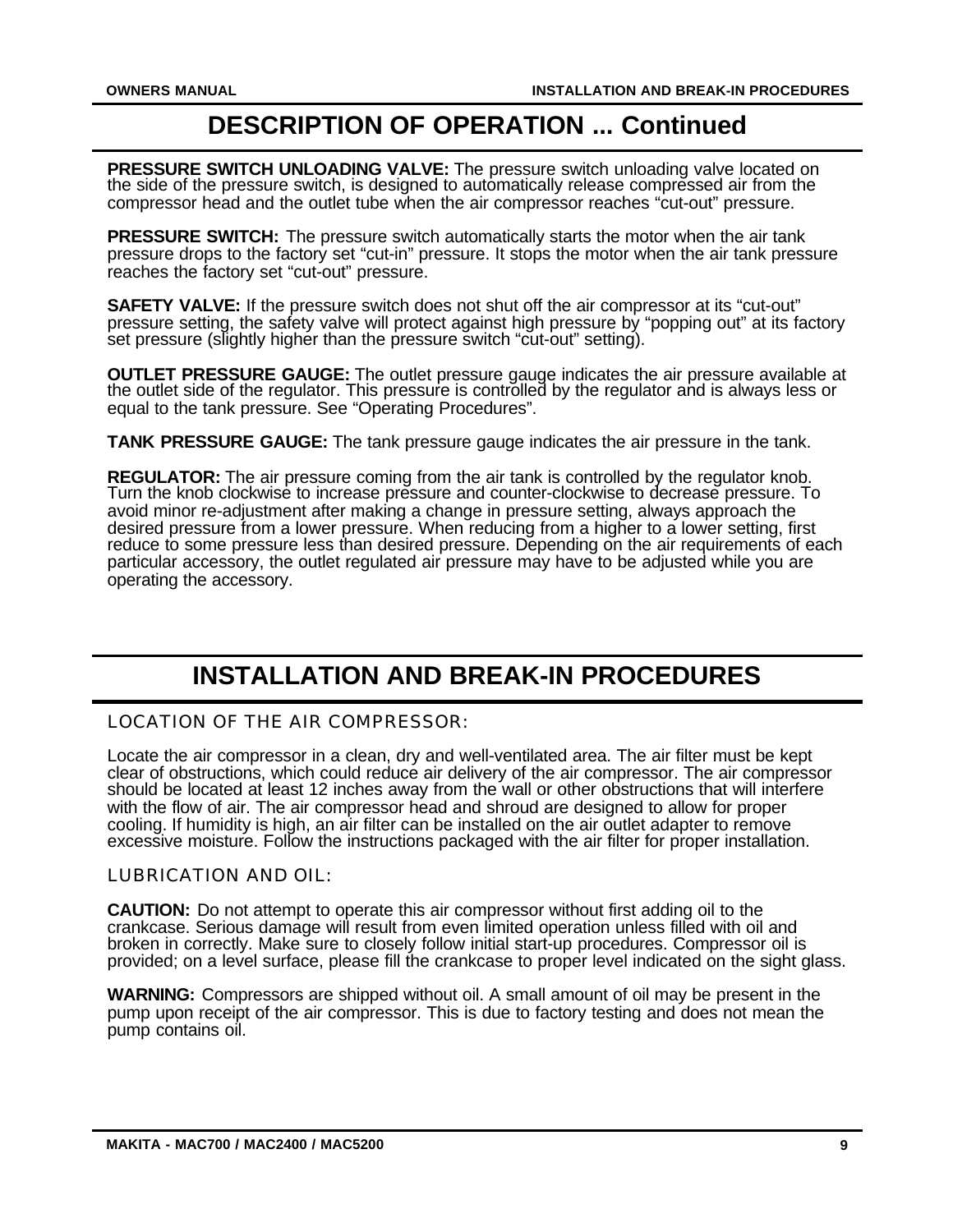### **INSTALLATION AND BREAK-IN PROCEDURES ... Cont'd**

**CAUTION:** Multi-Viscosity motor oils, like 10W30, should not be used in an air compressor. They leave carbon deposits on critical components, thus reducing performance and compressor life. Use air compressor oil only.

Initial Start Up Procedure:

- Open the air receiver's drain valve. **1)**
- 2) Plug power supply cord into correct power source.
- Run the compressor for a minimum of twenty (20) minutes in the no-load **3)** condition to lubricate the bearings and pistons, and to seat the piston rings.
- Close air receiver drain valve. Your compressor is now ready for use. **4)**

#### Extension Cords:

To avoid voltage drop, power loss, and overheating of the motor, use extra air hose instead of an extension cord. Low voltage can cause damage to the motor.

If an extension cord must be used:

- $\bullet$ Use only an approved 3-wire extension cord that has a 3-blade grounding plug and a 3-slot receptacle that will accept the plug on the air compressor.
- Make sure the extension cord is in good condition.  $\bullet$

Please see the chart below as the **MINIMUM** requirements:

| <b>Amp Rating</b> | Length of cord in feet |     |      |      |
|-------------------|------------------------|-----|------|------|
| $(120$ volts)     | 25'                    | 50' | 100' | 150' |
| $10 - 12$         | 16                     | 14  | 10   | 8    |
| $12 - 14$         | 16                     | 12  | 10   | 8    |
| $14 - 16$         | 16                     | 12  | 10   | 8    |
| $16 - 18$         | 14                     | 12  | 8    | 8    |
| $18 - 20$         | 14                     | 12  | 8    | 8    |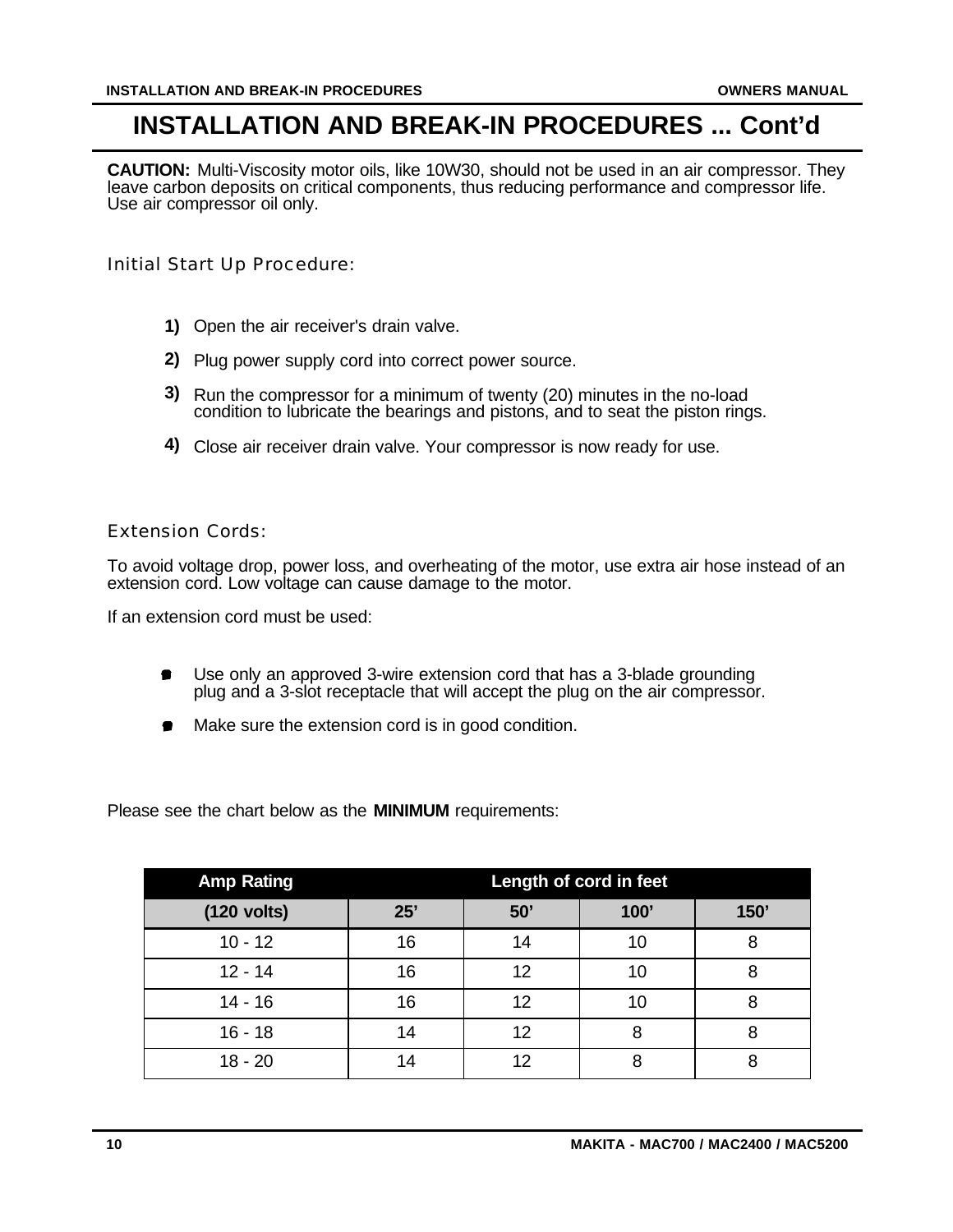### **INSTALLATION AND BREAK-IN PROCEDURES ... Cont'd**

#### Piping:

Plastic or PVC pipe is not designed for use with compressed air. Regardless of its indicated pressure rating, plastic pipe can burst from air pressure. Use only metal pipe for air distribution lines. If a pipe line is necessary, use pipe that is the same size, or larger than, the air tank outlet. Piping that is too small will restrict the flow of air. If piping is over 100 feet long, use the next larger size. Bury underground lines below the frost line and avoid pockets where condensation can gather and freeze. Apply pressure before underground lines are covered to make sure all pipe joints are free of leaks.

Grounding Instruction:

**WARNING:** Risk of electric shock!

In the event if a short circuit, grounding reduces the risk of shock by providing an escape wire for the electric current. This air compressor must be properly grounded. The air compressor is equipped with a cord having a grounding wire with an appropriate grounding plug. The plug must be used with an outlet that has been installed and grounded in accordance with all local codes and ordinances. The outlet must have the same configuration as the plug. **DO NOT USE AN ADAPTER.**

Inspect the plug and cord before each use. Do not use if there are signs of damage.

**DANGER:** Improper grounding can result in electrical shock. Do not modify the plug that has been provided. If it does not fit the available outlet, the correct outlet should be installed by a qualified electrician.

### **OPERATING PROCEDURES**

Daily Start-Up Checklist:

- 1) Before attaching air hose or accessories, make sure the pressure switch lever is set to "OFF" and the air regulator or shut-off valve is closed.
- Attach hose and accessories. Too much air pressure causes a hazardous risk **2)** of bursting. Check the manufacturer's maximum pressure rating for air tools and accessories. The regulator outlet pressure must never exceed the maximum pressure rating.
- Turn the pressure switch lever to "ON/AUTO" and allow tank pressure to build. **3)** Motor will stop when tank pressure reaches "cut-out" pressure.
- Open the regulator by turning it clockwise. Adjust the regulator to the correct **4)** pressure setting. Your compressor is ready for use.
- Always operate the air compressor in well-ventilated areas; free of gasoline or **5)**other solvent vapors. Do not operate the compressor near the spray area.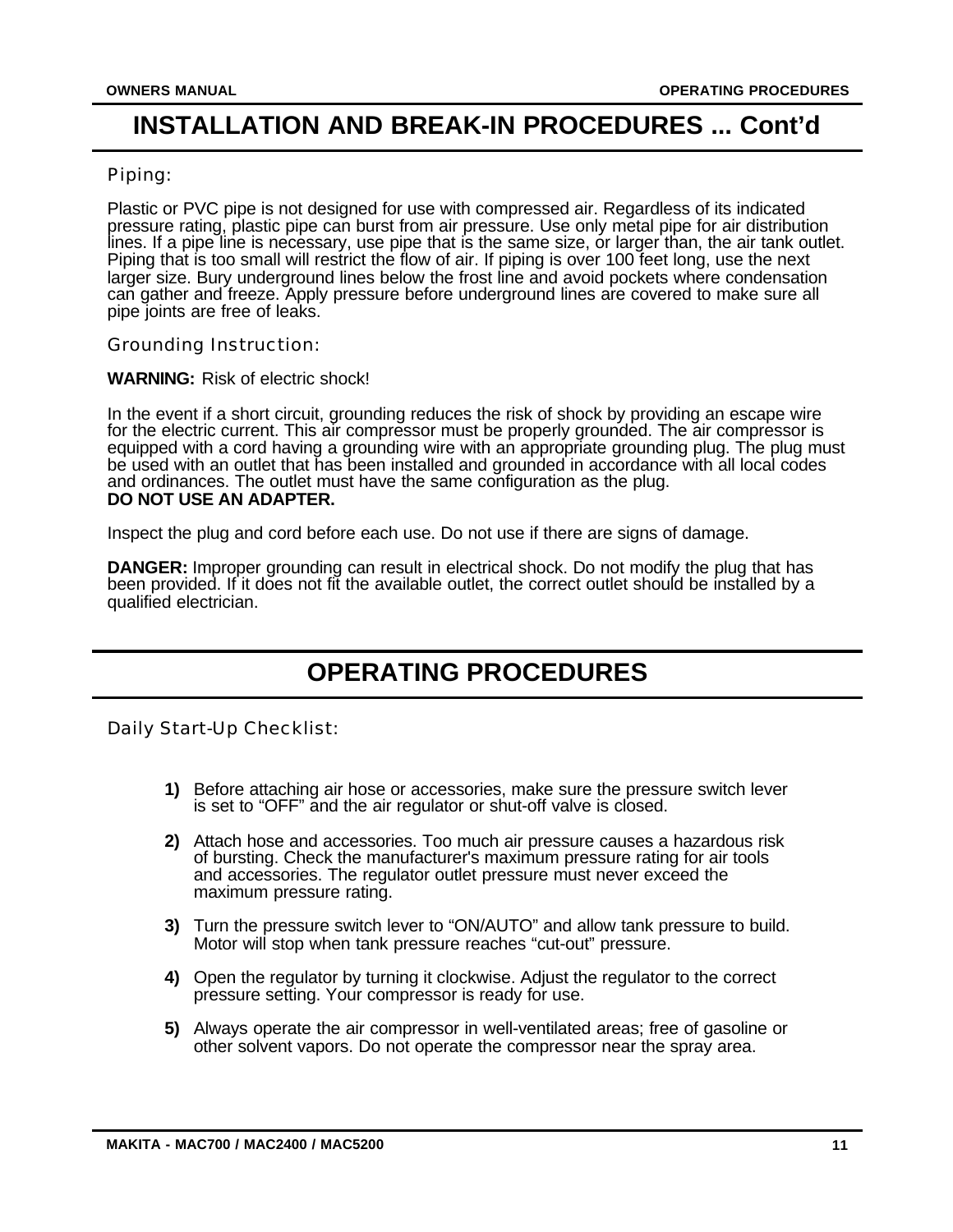### **OPERATING PROCEDURES ... Continued**

When you are finished:

- Set the pressure switch lever to "OFF". **6)**
- Using the air tool or accessory, bleed the tank pressure down to zero. **7)**
- 8) Remove the air tool or accessory.
- Drain water from air tank by opening drain cock valve on bottom of tank. **9)**

#### **WATER WILL CONDENSE IN THE AIR TANK. IF NOT DRAINED, WATER WILL CORRODE AND WEAKEN THE AIR TANK CAUSING A RISK OF AIR TANK RUPTURE.**

#### **Note:**

If drain cock valve is plugged, release all air pressure. The valve can then be removed, cleaned, then reinstalled.

After the water has been drained, close the drain valve. The air compressor **10)** can now be stored.

### **MAINTENANCE**

**WARNING: UNIT CYCLES AUTOMATICALLY WHEN POWER IS ON. WHEN DOING MAINTENANCE,YOU MAY BE EXPOSED TO VOLTAGE SOURCES, COMPRESSED AIR OR MOVING PARTS. PERSONAL INJURIES CAN OCCUR. BEFORE PERFORMING ANY MAINTENANCE OR REPAIR, UNPLUG THE COM-PRESSOR AND BLEED OFF ALL AIR PRESSURE.**

To ensure efficient operation and longer life of the air compressor unit, a routine maintenance schedule should be prepared and followed. The following routine maintenance schedule is geared to a unit in a normal working environment operating on a daily basis. If necessary, the schedule should be modified to suit the conditions under which your compressor is used. The modifications will depend upon the hours of operation and the working environment. Compressor units in an extremely dirty and/or hostile environment will require a greater frequency of all maintenance checks.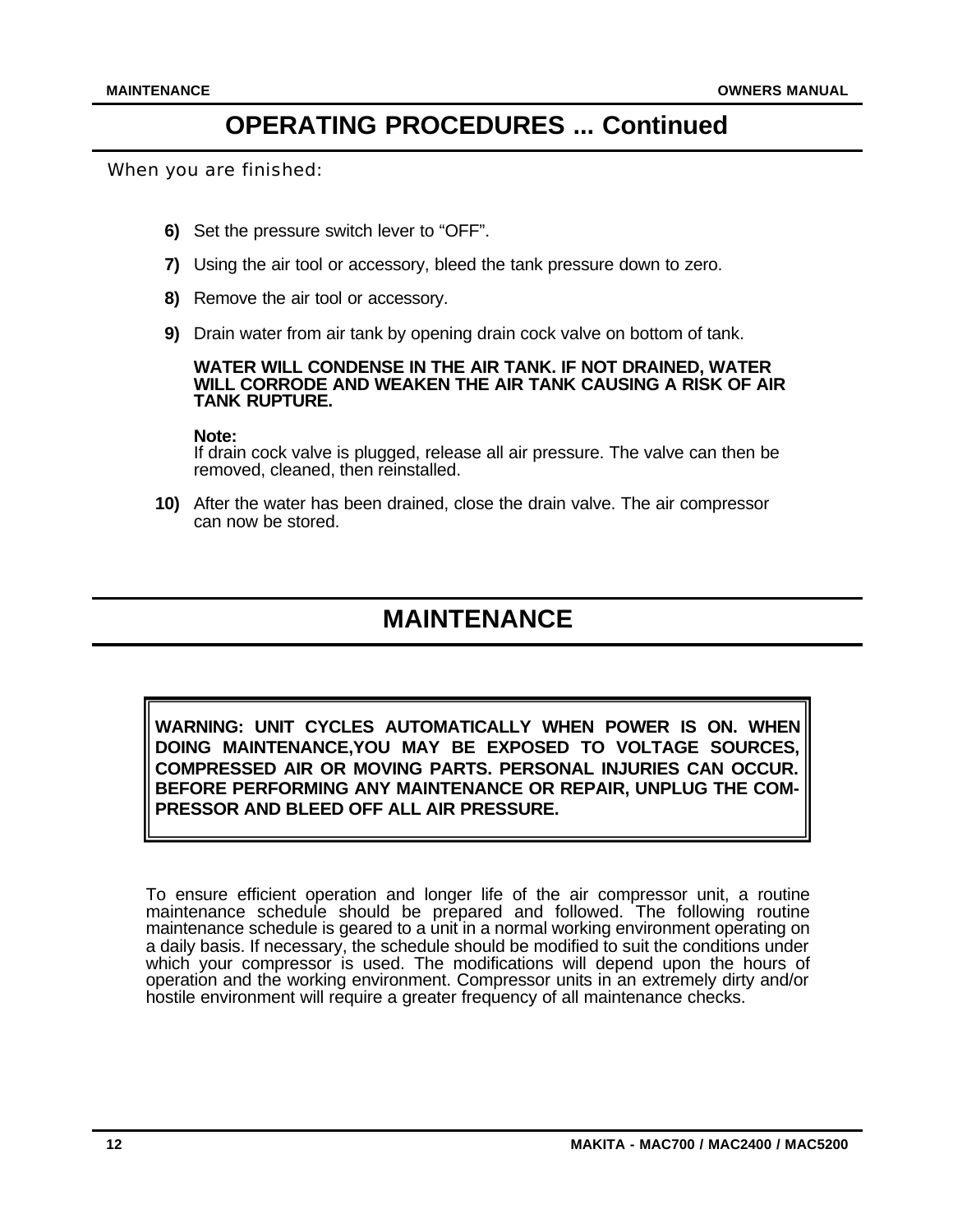### **ROUTINE MAINTENANCE SCHEDULE**

- Drain water from the air tank, any moisture separators or transformers. **1)**
- Check for any unusual noise and/or vibration. **2)**
- Manually check all safety valves to make sure they are operating properly. **3)**
- 4) Inspect air filter, replace if necessary.
- **5)** Inspect air lines and fittings for leaks; correct as necessary.

Each year of operation or if a problem is suspected:

- Check condition of air compressor pump intake and exhaust valves.
- Check condition of check valve. Replace if damaged or worn out.

#### Filling with oil:

- 1) Remove the oil filler plug.
- Slowly pour the proper oil into the pump crankcase. **2)**
- Always keep oil level in the middle of the sight glass. **3)**

Changing the oil:

**Note:** Every 300 hours or 3 months, whichever comes first.

- 1) Remove the oil drain plug. Allow oil to drain completely.
- Replace the oil drain plug (The use of a sealing compound or Teflon tape to **2)** avoid leakage is recommended.)
- 3) Refill with the recommended oil to the proper level.

### **COLD WEATHER CONDITIONS**

| <b>Ambient Temperatures at</b><br><b>Point of operation</b> | <b>SAE</b><br><b>Viscosity</b> | <b>ISO</b><br><b>Viscosity</b> |
|-------------------------------------------------------------|--------------------------------|--------------------------------|
| -16°C TO 0°C (3.2°F - 32°F)                                 | SAE 10W                        | <b>ISO 32</b>                  |
| 1°C TO 26°C (33.8°F - 78.8°F)                               | SAE 20W                        | <b>ISO 68</b>                  |
| ABOVE 27°C (80.6°F)                                         | SAE 30W                        | <b>ISO 100</b>                 |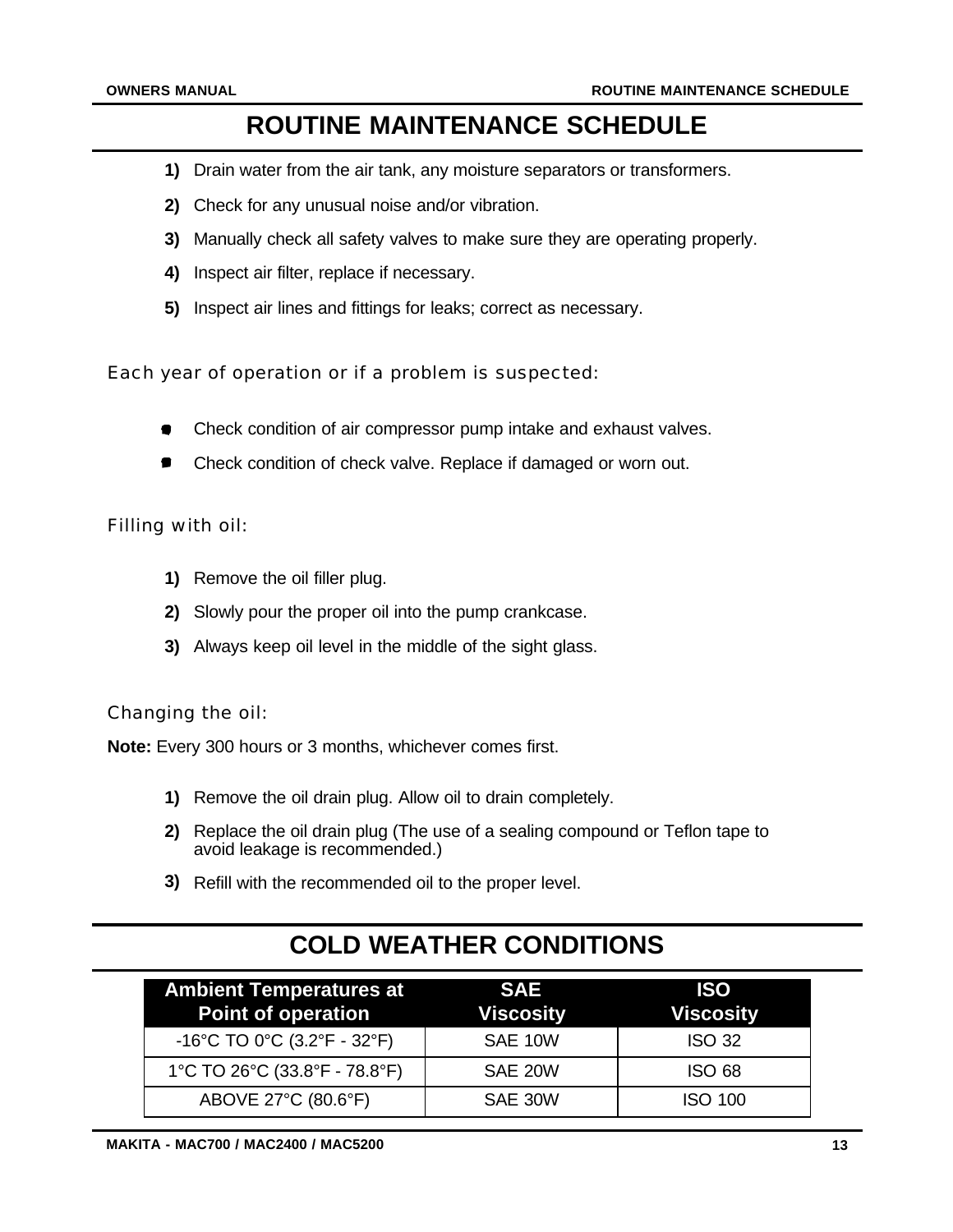### **SERVICE INSTRUCTIONS**

Air Filter - Inspection and Replacement:

- Keep the air filter clean at all times. Do not operate the compressor with the air filter removed.
- A dirty air filter will not allow the compressor to operate at full capacity. Before  $\blacksquare$ you use the compressor, check the air filter to be sure it is clean.
- If it is dirty, check and replace the filter element.  $\blacksquare$

**WARNING: Safety Valve – Inspection ... IF THE SAFETY VALVE DOES NOT WORK PROPERLY, OVER-PRESSURIZATION MAY OCCUR, CAUSING AIR TANK RUPTURE OR AN EXPLOSION. OCCASIONALLY PULL THE RING ON THE SAFETY VALVE TO MAKE SURE THAT THE SAFETY VALVE OPERATES FREELY. IF THE VALVE IS STUCK OR DOES NOT OPERATE SMOOTHLY, IT MUST BE REPLACED WITH THE SAME TYPE OF VALVE.** 

Units with External Brass Check Valve Replacement:

- Release all air pressure from air tank and unplug outfit. **1)**
- 2) Remove shroud.
- Loosen the top and bottom nut of the outlet tube and remove. **3)**
- 4) Remove the pressure release tube and fitting.
- Unscrew the check valve (turn counterclockwise) using a socket wrench. **5)**
- Check that the valve disc moves freely inside the check valve and that the **6)** spring holds the disc in the upper, closed position. The check valve may be cleaned with a suitable solvent.
- Apply sealant to the check valve threads. Reinstall the check valve (turn **7)** clockwise).
- 8) Replace the pressure release tube and fitting.
- **9)** Replace the outlet tube and tighten top and bottom nuts.
- 10) Replace the shroud.

#### Motor:

The motor has a manual reset thermal overload protector switch. If the motor overheats for any reason, the overload protector will shut off the motor. The motor must be allowed to cool down before resetting the overload switch and restarting. If the overload protector shuts the motor off frequently, check for a possible voltage problem. Low voltage can also be suspected when:

- 1) The motor does not get up to full power or speed.
- Fuses blow out when starting the motor; lights dim and remain dim when **2)** motor is started and is running.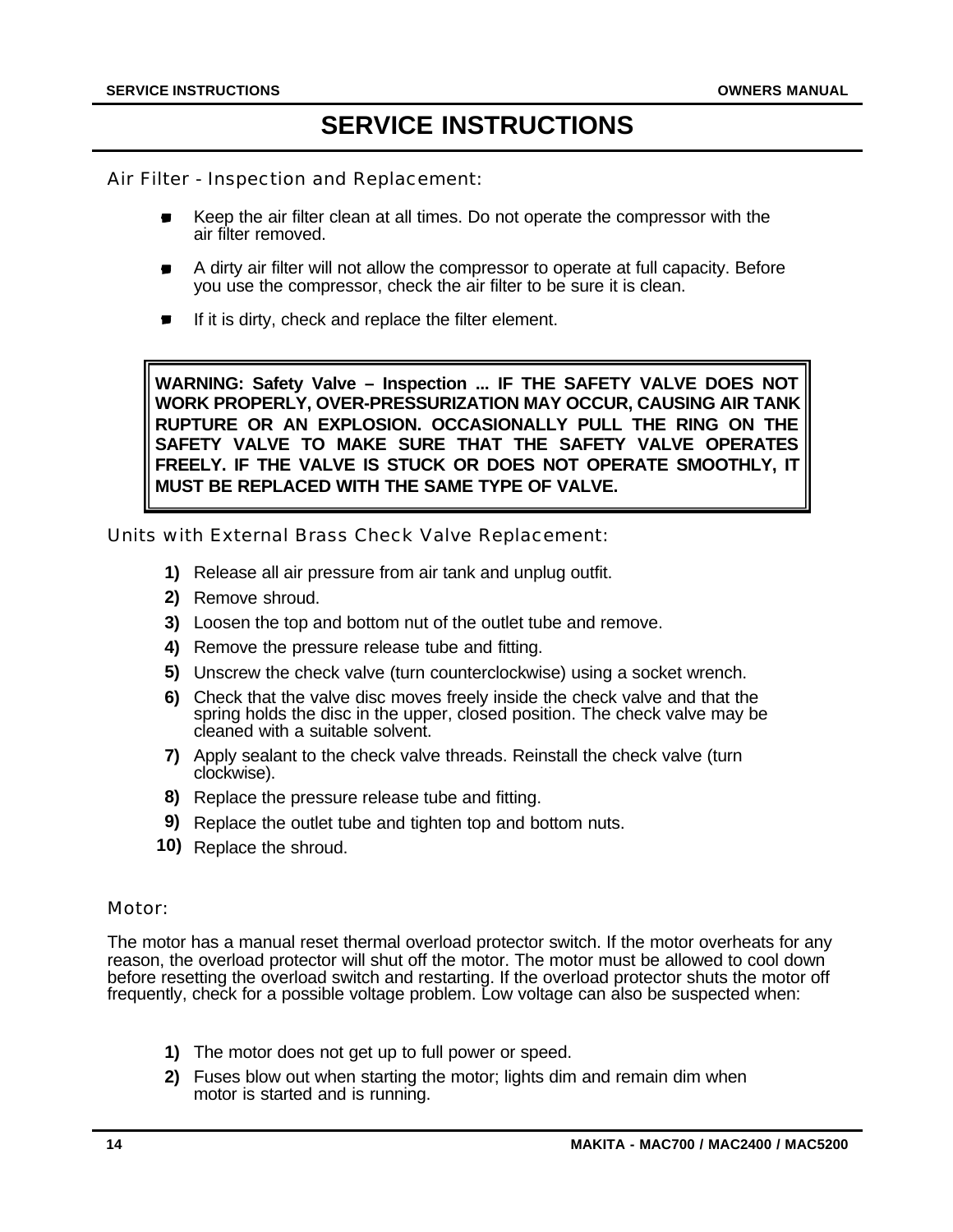### **TROUBLESHOOTING GUIDE**

#### **PERFORMING REPAIRS MAY EXPOSE VOLTAGE SOURCES, MOVING PARTS OR COM-PRESSED AIR SOURCES. PERSONAL INJURY MAY OCCUR. PRIOR TO ATTEMPTING ANY REPAIRS, UNPLUG THE COMPRESSOR AND BLEED OFF TANK AIR PRESSURE.**

| <b>PROBLEM</b>                                      | <b>CAUSE</b>                                                              | <b>CORRECTION</b>                                                                                                                                                                                                                             |
|-----------------------------------------------------|---------------------------------------------------------------------------|-----------------------------------------------------------------------------------------------------------------------------------------------------------------------------------------------------------------------------------------------|
| Excessive tank pressure -<br>safety valve pops off. | Defective pressure switch.                                                | Move the pressure switch<br>lever to the "OFF" position. If<br>the unit doesn't shut off,<br>unplug. If the electrical<br>contacts are welded together,<br>replace the pressure switch.                                                       |
|                                                     | Improper wiring.                                                          | If the contacts are good, check<br>to see if the pin in the pressure<br>release valve is stuck. If it<br>does not move freely, replace<br>the valve.                                                                                          |
|                                                     |                                                                           | Adjust or replace pressure<br>switch.                                                                                                                                                                                                         |
| Air leaks at fittings.                              | Fittings are not tight enough.                                            | Tighten fittings where air can<br>be heard escaping. Check<br>fittings with a soap and water<br>solution.<br>DO NOT OVER TIGHTEN.                                                                                                             |
| Air leaks at or inside check<br>valve.              | Defective or dirty check valve.                                           | A defective check valve results<br>in a constant air leak at the<br>pressure release valve where<br>there is a pressure in the tank<br>and the compressor is shut off.<br>Remove and clean or replace<br>check valve.<br>DO NOT OVER TIGHTEN. |
| Air leaks at pressure switch<br>unloader valve.     | Defective pressure switch<br>unloader valve, or defective<br>check valve. | Contact a trained service<br>technician.                                                                                                                                                                                                      |
| Air leaks in air tank or at air<br>tank welds.      | Defective air tank.                                                       | Air tank must be replaced. Do<br>not repair the leak. WARNING<br>DO NOT DRILL INTO. WELD<br>OR OTHERWISE MODIFY<br><b>AIR TANK OR IT WILL</b><br><b>WEAKEN. THE TANK CAN</b><br><b>RUPTURE OR EXPLODE.</b>                                    |
| Air leaks between head and<br>valve plate.          | Blown head gasket.                                                        | Replace gasket or contact<br>Authorized Service Technician.                                                                                                                                                                                   |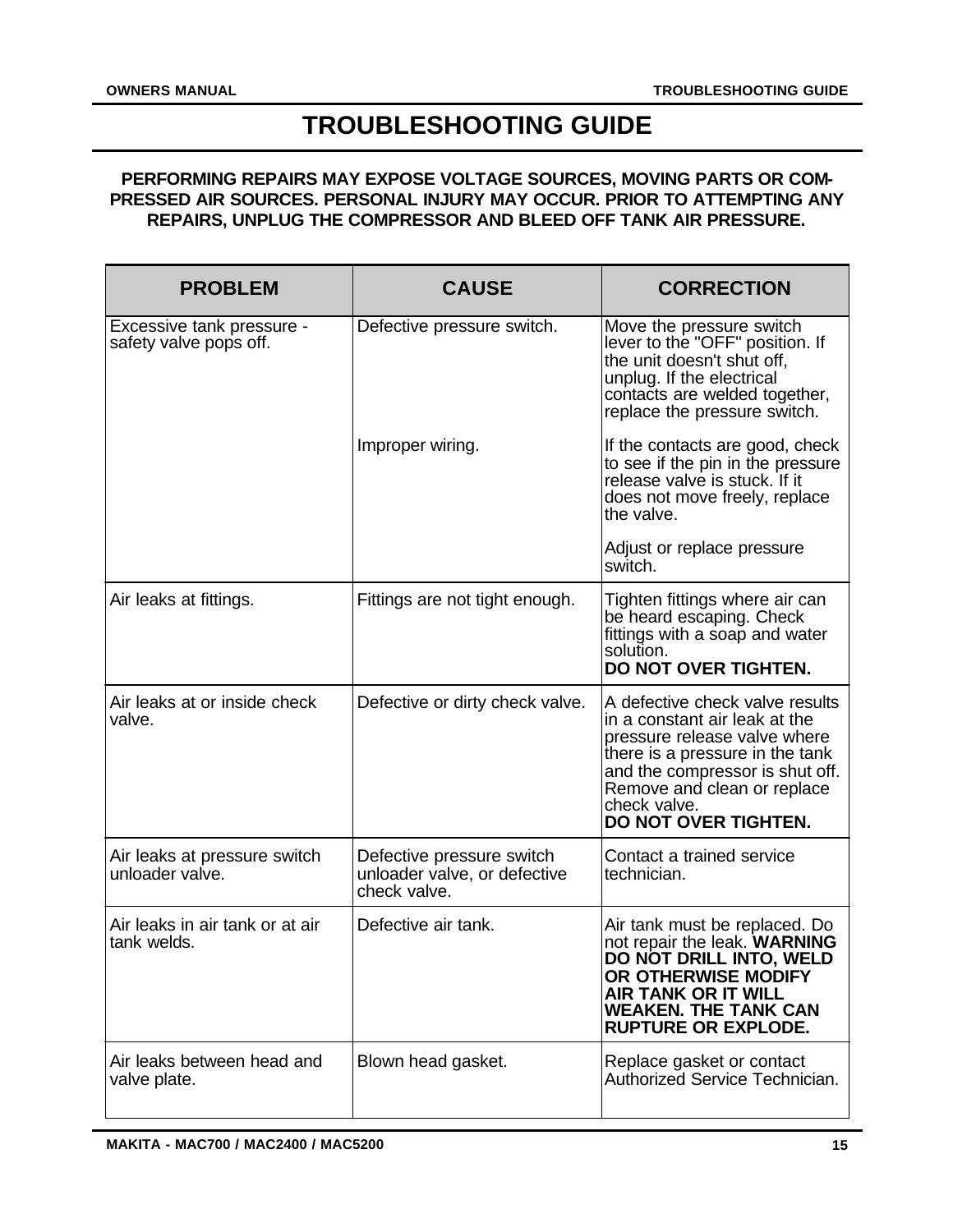| <b>PROBLEM</b>                                                                       | <b>CAUSE</b>                                                   | <b>CORRECTION</b>                                                                                                                                            |
|--------------------------------------------------------------------------------------|----------------------------------------------------------------|--------------------------------------------------------------------------------------------------------------------------------------------------------------|
| Pressure reading on the<br>regulated pressure gauge<br>drops when accessory is used. | It is normal for "some"<br>pressure drop to occur.             | If there is an excessive<br>amount of pressure drop when<br>the accessory is used, adjust<br>the regulator following the<br>instructions.                    |
|                                                                                      |                                                                | <b>Note:</b> Adjust the regulated<br>pressure under flow conditions<br>(while accessory is being<br>used).                                                   |
| Air leak from safety valve.                                                          | Possible defective safety valve. Operate safety valve manually | by pulling on ring. If valve still<br>leaks, it should be replaced.                                                                                          |
| Compressor is not supplying                                                          | Prolonged excessive use of air. Decrease amount of air usage.  |                                                                                                                                                              |
| enough air to operate<br>accessories.                                                | Compressor is not large<br>enough for air requirement.         | Check the accessory air<br>requirement. If it is higher than<br>the SCFM or pressure<br>supplied by your air<br>compressor, you need a larger<br>compressor. |
|                                                                                      | Restricted air intake filter.                                  | Clean or replace air intake<br>filter. Do not operate the air<br>compressor in the paint spray<br>area.                                                      |
|                                                                                      | Unit is not plugged in.                                        | Plug unit into "live" electrical<br>outlet.                                                                                                                  |
|                                                                                      | Hole in hose.                                                  | Check and replace if required.                                                                                                                               |
|                                                                                      | Check valve restricted.                                        | Remove and clean, or replace.                                                                                                                                |
|                                                                                      | Air leaks.                                                     | Tighten fittings. (See Air Leaks<br>section of troubleshooting<br>guide).                                                                                    |
| Motor will not run.                                                                  | Motor overload protection<br>switch has tripped.               | Let motor cool off and reset<br>overload switch.                                                                                                             |
|                                                                                      | Tank pressure exceeds<br>pressure switch "cut-in"<br>pressure. | Motor will start automatically<br>when tank pressure drops<br>below "cut-in" pressure of<br>pressure switch.                                                 |
|                                                                                      |                                                                |                                                                                                                                                              |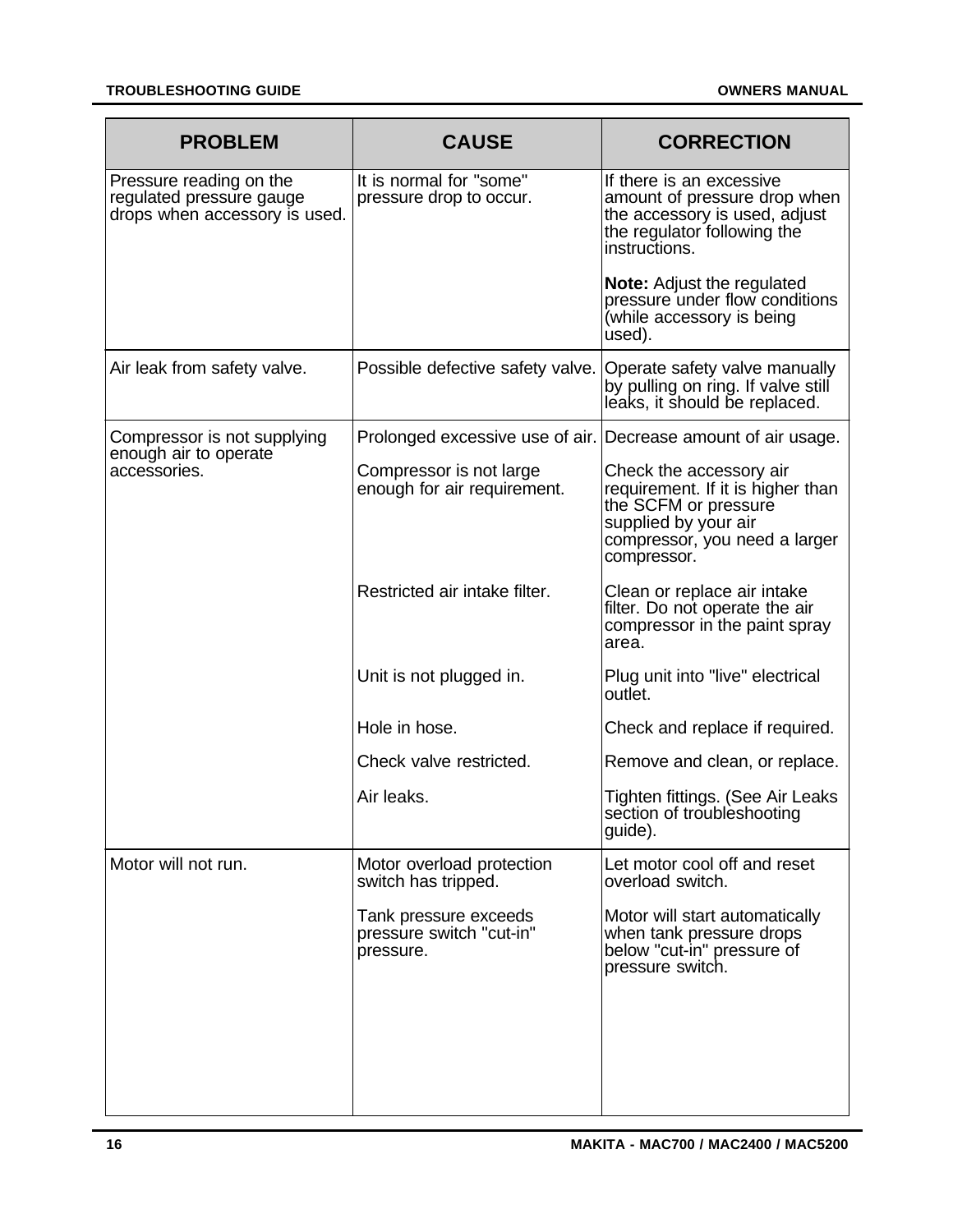| <b>CAUSE</b>                                                                     | <b>CORRECTION</b>                                                                                                                                                                                            |
|----------------------------------------------------------------------------------|--------------------------------------------------------------------------------------------------------------------------------------------------------------------------------------------------------------|
| Check valve is stuck open.                                                       | Remove and clean, or replace.                                                                                                                                                                                |
| Loose electrical connections.                                                    | Check wiring connection inside<br>pressure switch and terminal<br>box area.                                                                                                                                  |
| Possible defective capacitor.                                                    | Return to an Authorized<br><b>Warranty Service Center for</b><br>inspection or replacement if<br>necessary.                                                                                                  |
| Paint spray on internal motor<br>parts.                                          | Have checked at an<br><b>Authorized Warranty Service</b><br>Center. Do not operate the<br>compressor in the paint spray<br>area. See flammable vapor<br>warning.                                             |
| Possible defective motor.                                                        | Have checked at an<br><b>Authorized Warranty Service</b><br>Center.                                                                                                                                          |
| Fuse Blown, circuit breaker<br>tripped.                                          | Check fuse box for blown fuse<br>and replace. If necessary,<br>reset circuit breaker. Do not<br>use a fuse or circuit breaker<br>with higher rating than<br>specified for your particular<br>branch circuit. |
|                                                                                  | Check for low voltage<br>conditions and/or proper<br>extension cord.                                                                                                                                         |
|                                                                                  | Disconnect the other electrical<br>appliances from circuit or<br>operate the compressor on its<br>own branch circuit.                                                                                        |
| Pressure unloader valve on<br>pressure switch has not<br>unloaded head pressure. | Bleed the line by pushing the<br>lever on the pressure switch to<br>the "off" position; if the valve<br>does not open, replace it.                                                                           |
| Regulator knob has continuous<br>Dirty or damaged regulator<br>internal parts.   | Replace regulator.                                                                                                                                                                                           |
|                                                                                  |                                                                                                                                                                                                              |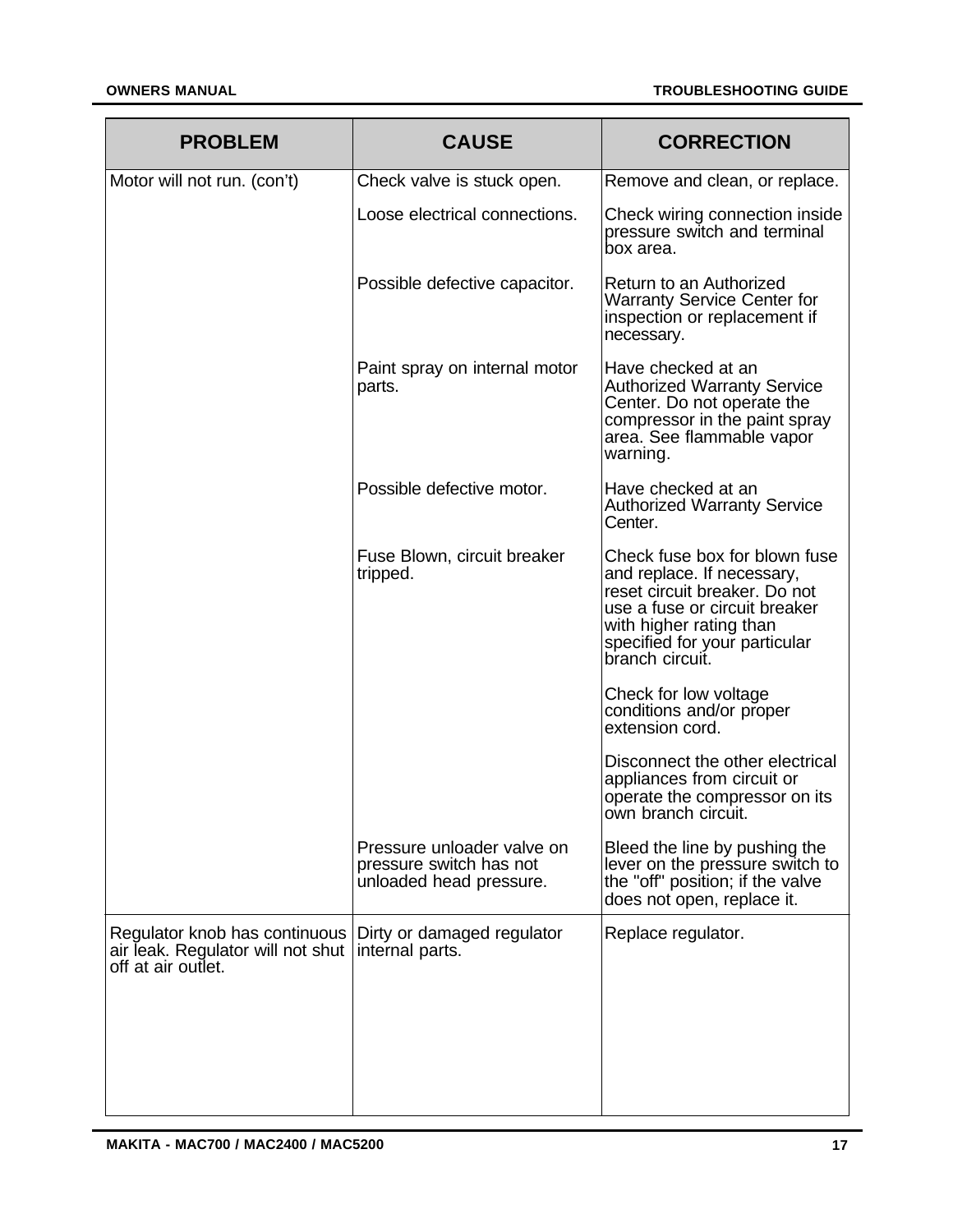#### **1-800-4-MAKITA - RETAIN THIS PORTION FOR YOUR RECORDS**

**Arizona** 3707 E. Broadway Road, Suite 6 Phoenix, AZ 85040 (602) 437-2850

#### **California**

41850 Christy Street Fremont, CA 94538-5107 (510) 657-9881

14930 Northam Street La Mirada, CA 90638-5753 (714) 522-8088

1970 Fulton Avenue Sacramento, CA 95825 (916) 482-5197

7674 Clairemont Mesa Boulevard San Diego, CA 92111 (858) 278-4471

16735 Saticoy Street, Suite 105 Van Nuys, CA 91406 (818) 782-2440

#### **Colorado**

11839 E. 51st Avenue Denver, CO 80239-2709 (303) 371-2850

#### **Florida**

750 East Sample Road Pompano Beach, FL 33064 (954) 781-6333

#### **Georgia**

4680 River Green Parkway NW Duluth, GA 30096 (770) 476-8911

**Illinois** 1450 Feehanville Drive Mt. Prospect, IL 60056-6011 (847) 297-3100

**Maryland** 7397 Washington Boulevard Suite 104 Elkridge, MD 21075 (410) 796-4401

**Massachusetts** 232 Providence Highway Westwood, MA 02090 (781) 461-9754

**Minnesota** 6427 Penn Avenue South Richfield, MN 55423 (612) 869-5199

**Missouri** 9876 Watson Road St. Louis, MO 63126 (314) 909-9889

#### **Nebraska**

4129 S. 84th Street Omaha, NE 68127 (402) 597-2925

#### **Nevada**

3375 S. Decatur Boulevard Suites 22-24 Las Vegas, NV 89102 (702) 368-4277

**New Jersey** 251 Herrod Boulevard Dayton, NJ 08810-1539 (609) 655-1212

**New York** 4917 Genesee Street Cheektowaga, NY 14225 (716) 685-9503

**Oregon** 828 19th Avenue, N.W. Portland, OR 97209 (503) 222-1823

**Pennsylvania** 1904 Babcock Boulevard Pittsburgh, PA 15209 (412) 822-7370

**Puerto Rico** 200 Guayama Street Hato Rey, PR 00917 (787) 250-8776

**Tennessee** 1120 Elm Hill Pike, Suite 170 Nashville, TN 37210 (615) 248-3321

#### **Texas**

12801 Stemmons Fwy. Suite 809 Farmers Branch, TX 75234 (972) 243-1150

12701 Directors Drive Stafford, TX 77477-3701 (281) 565-8665

3453 IH-35 North, Suite 101 San Antonio, TX 78219 (210) 228-0676

#### **Wisconsin**

2245 S. 108th Street West Allis, WI 53227 (414) 541-4776

| When you need service: Send                         | Date Purchased:            |
|-----------------------------------------------------|----------------------------|
| complete tool (prepaid) to one of the               |                            |
| Makita Factory Service Centers listed,              | Dealer's Name and Address: |
| or to an Authorized Makita Service                  |                            |
| Center. Be sure to attach a letter to the Model No. |                            |
| outside of the carton detailing the                 |                            |
| problem with your tool.                             | lSerial No.                |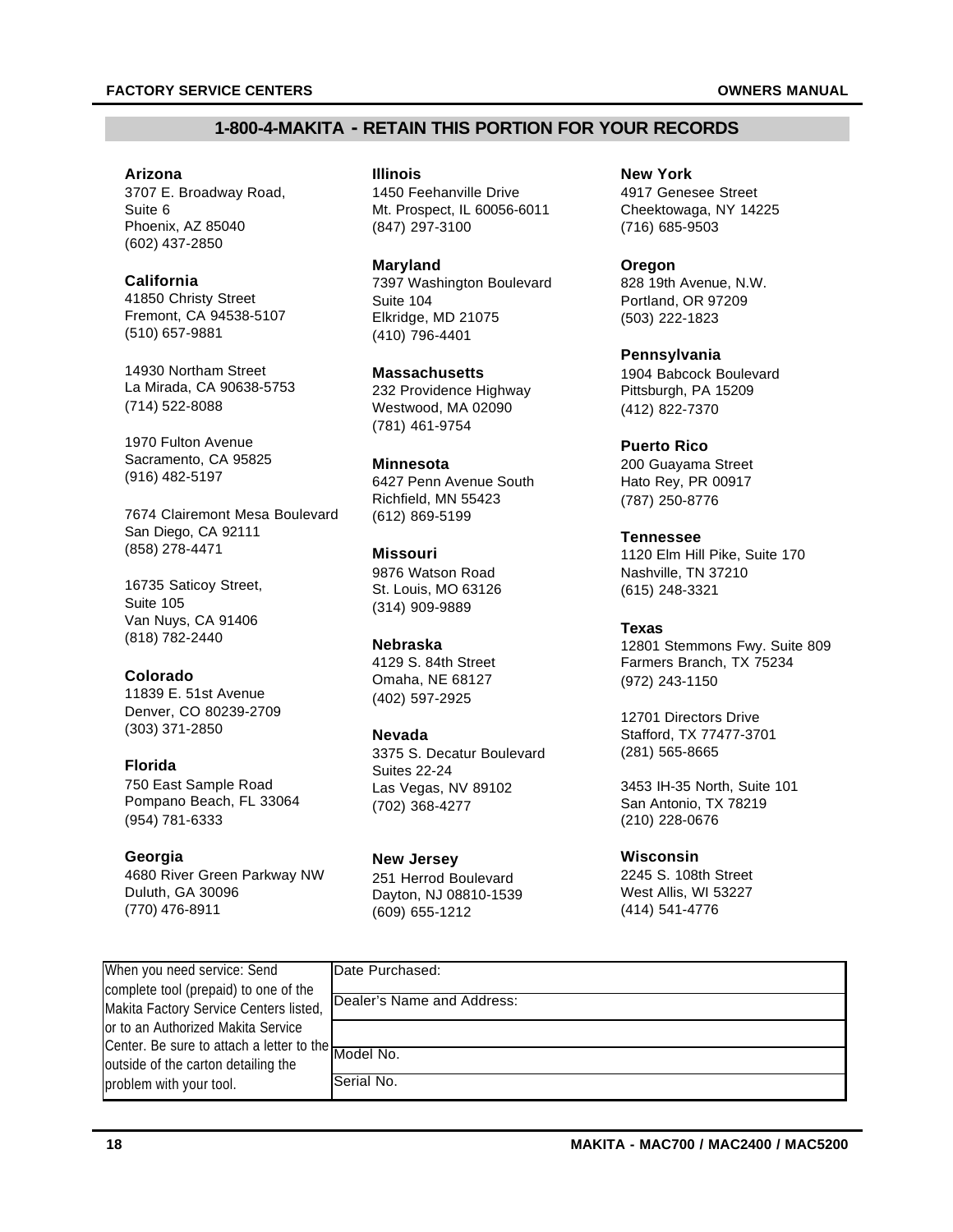### WARNING

Some dust created by power sanding, sawing, grinding, drilling, and other construction activities contains chemicals known to the State of California to cause cancer, birth defects or other reproductive harm. Some examples of these chemicals are:

- lead from lead-based paints,
- crystalline silica from bricks and cement and other masonry products, and
- arsenic and chromium from chemically-treated lumber.

Your risk from these exposures varies, depending on how often you do this type of work. To reduce your exposure to these chemicals: work in a well ventilated area, and work with approved safety equipment, such as those dust masks that are specially designed to filter out microscopic particles.

## **NOTES**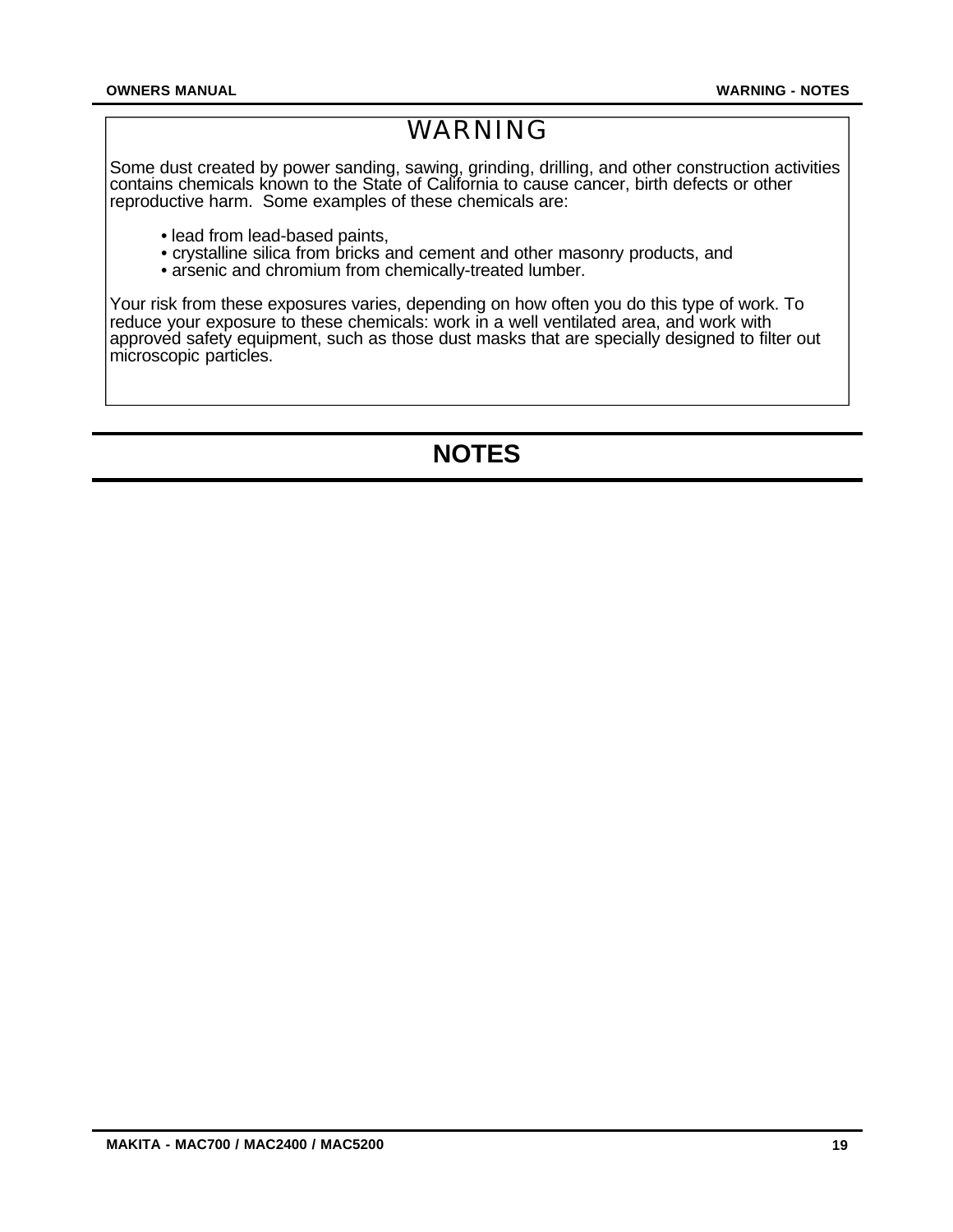## MAKITA LIMITED ONE YEAR WARRANTY

#### Warranty Policy

Every Makita tool is thoroughly inspected and tested before leaving the factory. It is warranted to be free of defects from workmanship and materials for the period of ONE YEAR from the date of original purchase. Should any trouble develop during this one year period, return the COMPLETE tool, freight prepaid, to one of Makita's Factory or Authorized Service Centers. If inspection shows the trouble is caused by defective workmanship or material, Makita will repair, (or at our option, replace), without charge.

This warranty does not apply where:

- Repairs have been made or attempted by others;
- Repairs are required because of normal wear and tear;
- The tool has been abused, misused or improperly maintained;
- Alterations have been made to the tool.

IN NO EVENT SHALL MAKITA BE LIABLE FOR ANY INDIRECT, INCIDENTAL OR CONSEQUENTIAL DAMAGES FROM THE SALE OR USE OF THE PRODUCT. THIS DISCLAIMER APPLIES BOTH DURING AND AFTER THE TERM OF THIS WARRANTY.

MAKITA DISCLAIMS LIABILITY FOR ANY IMPLIED WARRANTIES, INCLUDING IMPLIED WARRANTIES OF "MERCHANTABILITY" AND "FITNESS FOR A SPECIFIC PURPOSE," AFTER THE ONE YEAR TERM OF THIS WARRANTY.

This Warranty gives you specific legal rights, and you may also have other rights which vary from state to state. Some states do not allow the exclusion or limitation of incidental or consequential damages, so the above limitation or exclusion may not apply to you. Some states do not allow limitation on how long an implied warranty lasts, so the above limitation may not apply to you.

> **Makita Corporation** 3-11-8, Sumiyoshi-cho,

Anjo, Aichi 446-8502 Japan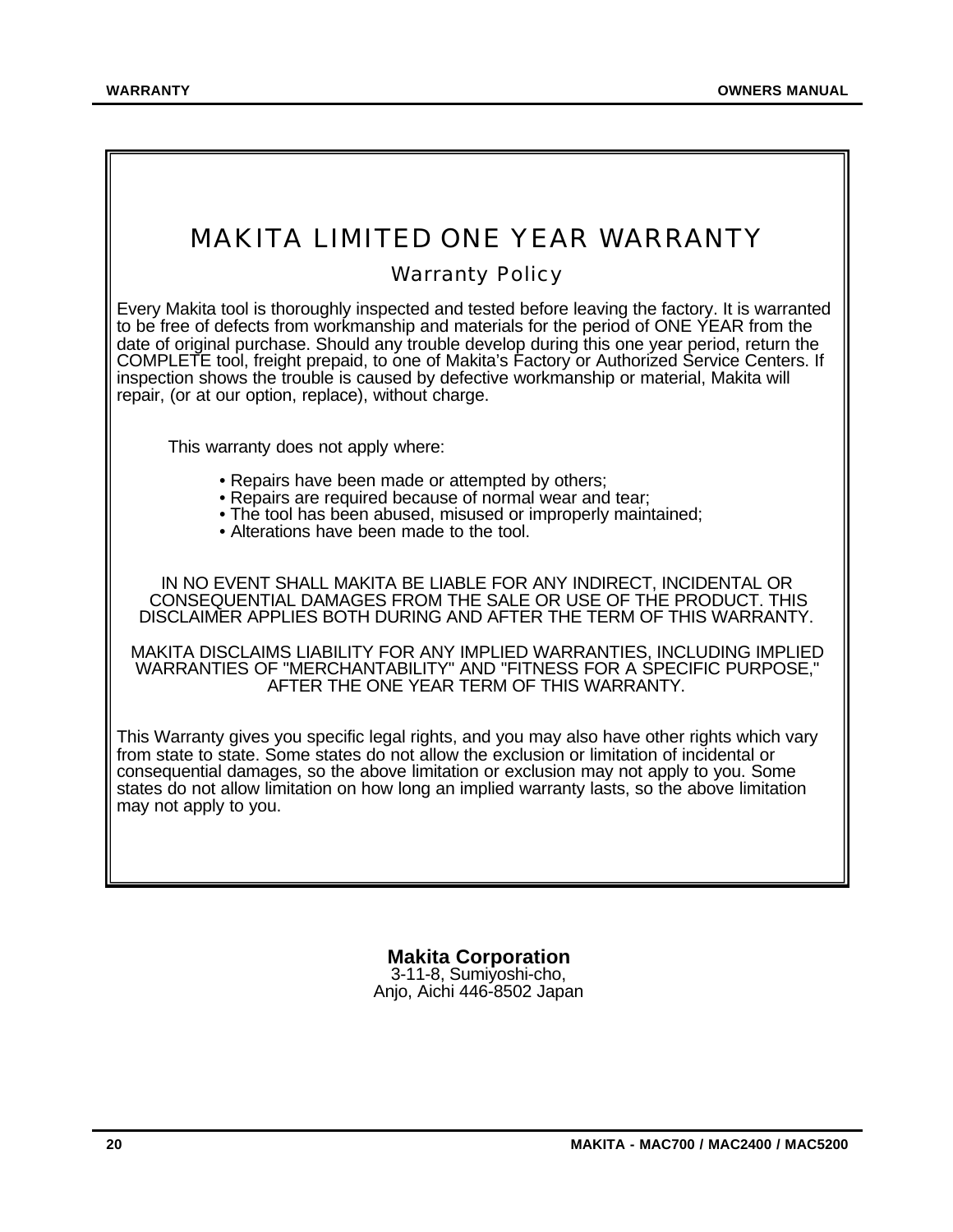### **MAIL THIS PORTION**

Your answers to the following questions are appreciated.

| 1) This product was purchased from:<br>Home Center<br>Hardware/Lumber Store<br><b>Tool Distributor</b><br>Industrial Supply<br><b>Construction Supply</b> | 3) How did you learn about this product:<br>Magazine<br>$\Box$<br>Radio<br>$\overline{\phantom{a}}$<br>$\Box$<br>Dealer<br>$\Box$<br>Exhibition<br>Newspaper<br>From Friend<br>П<br>Store Display<br>Previous Usage<br>$\Box$<br>$\Box$<br>Catalogue<br>$\Box$<br>Other <b>Communication</b> |
|-----------------------------------------------------------------------------------------------------------------------------------------------------------|----------------------------------------------------------------------------------------------------------------------------------------------------------------------------------------------------------------------------------------------------------------------------------------------|
| 2) Use of this product is intended for:<br><b>Construction Trade</b><br>Industrial Maintenance<br>Home Maintenance<br>Hobby<br>5) Any comments:           | 4) Most favored points are:<br>Repair Service<br>Design<br>$\Box$<br>$\Box$<br>Features<br>Durability<br>$\Box$<br>Size<br>Power<br>Price<br>Makita Brand<br>Other<br><u> 1980 - Andrea Brand, amerikansk politik (</u>                                                                      |
| <b>DATE PURCHASED</b><br><b>MONTH</b><br><b>DAY</b><br><b>YEAR</b>                                                                                        | MODEL NO.<br>SERIAL NO.<br><b>STATUS</b><br><b>SEX</b>                                                                                                                                                                                                                                       |
| INTL. LAST NAME / COMPANY NAME                                                                                                                            | Married Single<br>Male Female                                                                                                                                                                                                                                                                |
| <b>ADDRESS:</b>                                                                                                                                           |                                                                                                                                                                                                                                                                                              |
| CITY:<br>____ STATE / PROVINCE:                                                                                                                           |                                                                                                                                                                                                                                                                                              |
| AREA CODE:<br>TELEPHONE:                                                                                                                                  |                                                                                                                                                                                                                                                                                              |
| AGE:<br>Under 19<br>$20 - 29$<br>$30 - 39$<br>$40 - 49$<br>$50 - 59$<br>Over <sub>60</sub>                                                                |                                                                                                                                                                                                                                                                                              |

**BE SURE TO COMPLETE THE CUSTOMER'S PORTION OF THIS FORM AND RETAIN FOR YOUR RECORDS** Please return this portion by facsimile or mail ... Facsimile Number (714) 522-8133